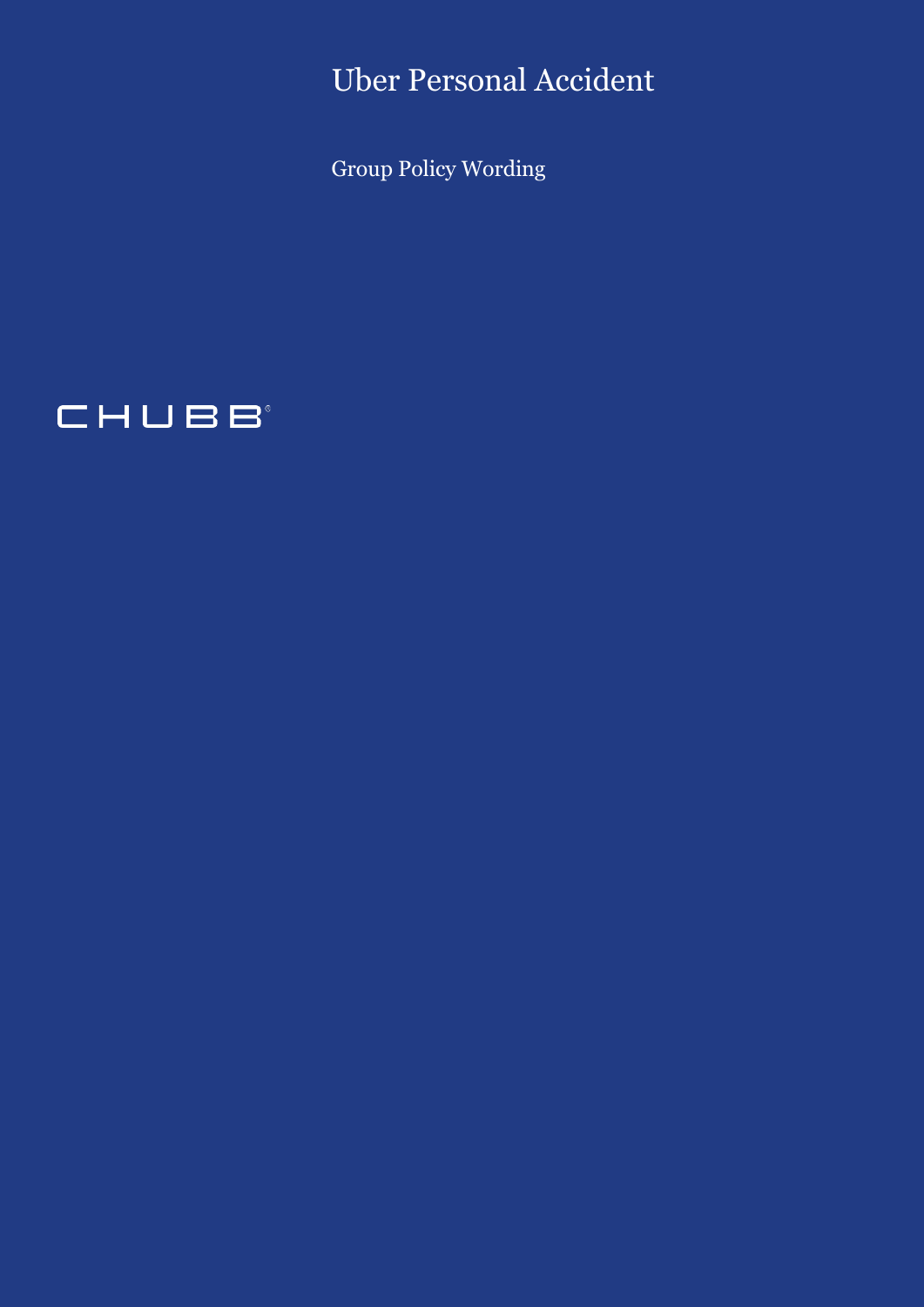# Contents

| General Exclusions Applicable to this Group Policy Wording25 |  |
|--------------------------------------------------------------|--|
|                                                              |  |
|                                                              |  |
|                                                              |  |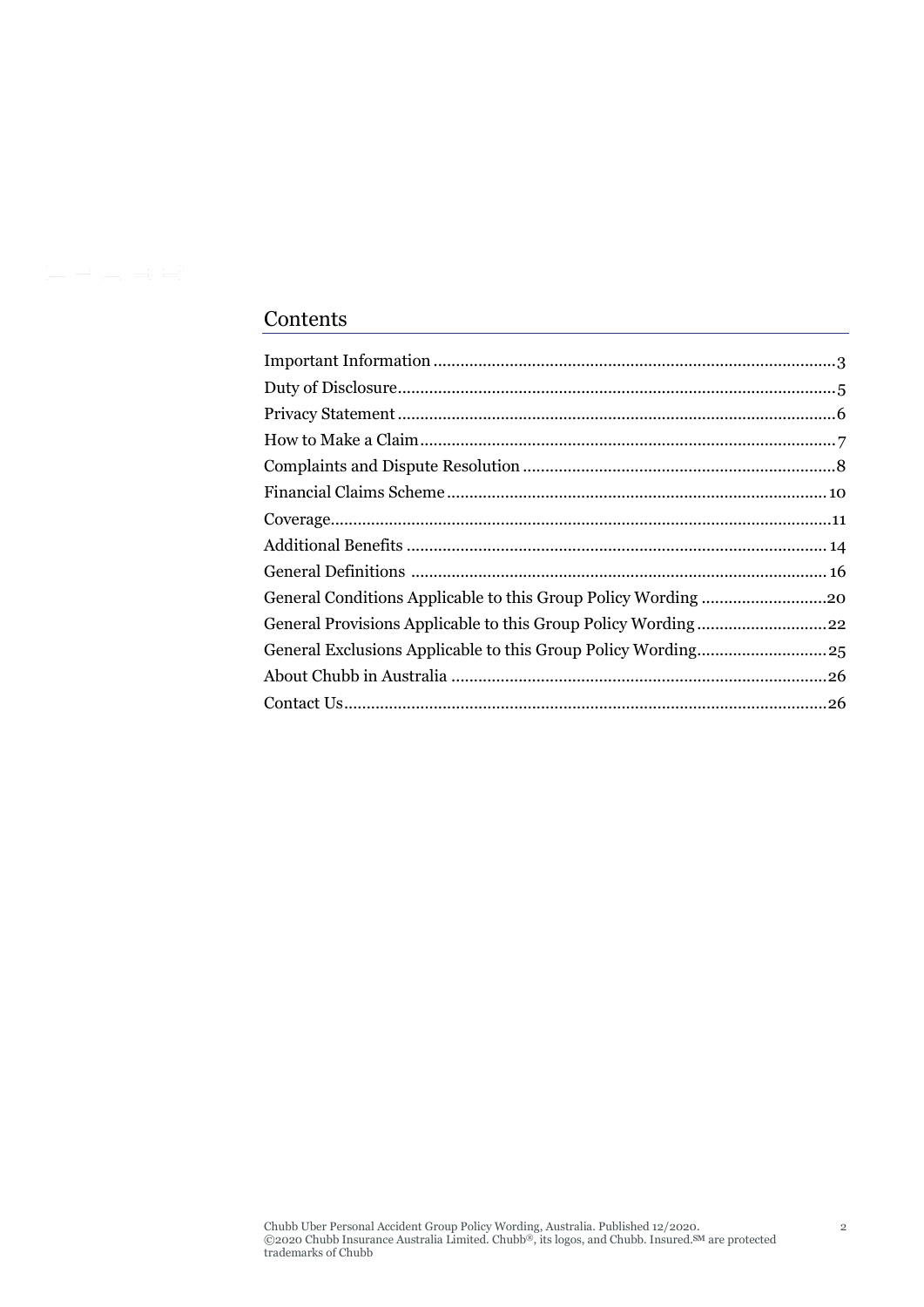# Uber Personal Accident

# Group Policy Wording

t Hulser

# <span id="page-2-0"></span>Important Information

About this Group Policy Wording

The Group Policy Wording is underwritten and issued by Chubb Insurance Australia Limited (ABN 23 001 642 020, AFSL 239687) (Chubb). In this Group Policy Wording, "We", "Us", "Our" means Chubb Insurance Australia Limited.

Please read the Group Policy Wording carefully and do not hesitate to contact Us should You wish to comment on any aspect of Our service to You.

This Group Policy Wording explains the nature of the insurance arrangement and its relevant Benefits and risks.

There is no obligation to accept any of the Benefits of this cover. However, if You wish to make a Claim under the cover provided in the Group Policy Wording, You will be bound by the definitions, terms, conditions, exclusions and Claims procedures set out in this document.

We may vary, terminate or not renew the Group Policy Wording where permitted by law. We do not need Your consent. It is the responsibility of Rasier Pacific Pty Ltd, Portier Pacific Pty Ltd and Uber Pacific Pty Ltd (collectively **Uber**), to notify You of any variation or termination of the Group Policy Wording. Variation and termination does not affect the rights of Covered Person(s) that arose before these events occurred.

Once Uber has agreed to pay the premium for the Group Policy, We provide You with cover under the Group Policy Wording on the terms set out in this Group Policy Wording and Coverage Summary.

Group Policy with Chubb

Uber holds a group policy (Chubb reference number 09PO533839 the "Group Policy") with Us.

Under the Group Policy, You get access to the Benefits detailed in this Group Policy Wording (subject to the terms and conditions specified) provided by Us as the insurer where You have met the eligibility criteria below. You are not charged by Us or Uber for these Benefits and can access the Benefits.

#### Section 48 of the Insurance Contracts Act

Access to this Group Policy Wording is provided to You solely by reason of the statutory operation of section 48 of the Insurance Contracts Act 1984 (Cth). You are not a contracting insured (i.e. You cannot vary or cancel the cover – only Uber can do this). Uber is not the insurer, does not guarantee or hold this right on trust for You.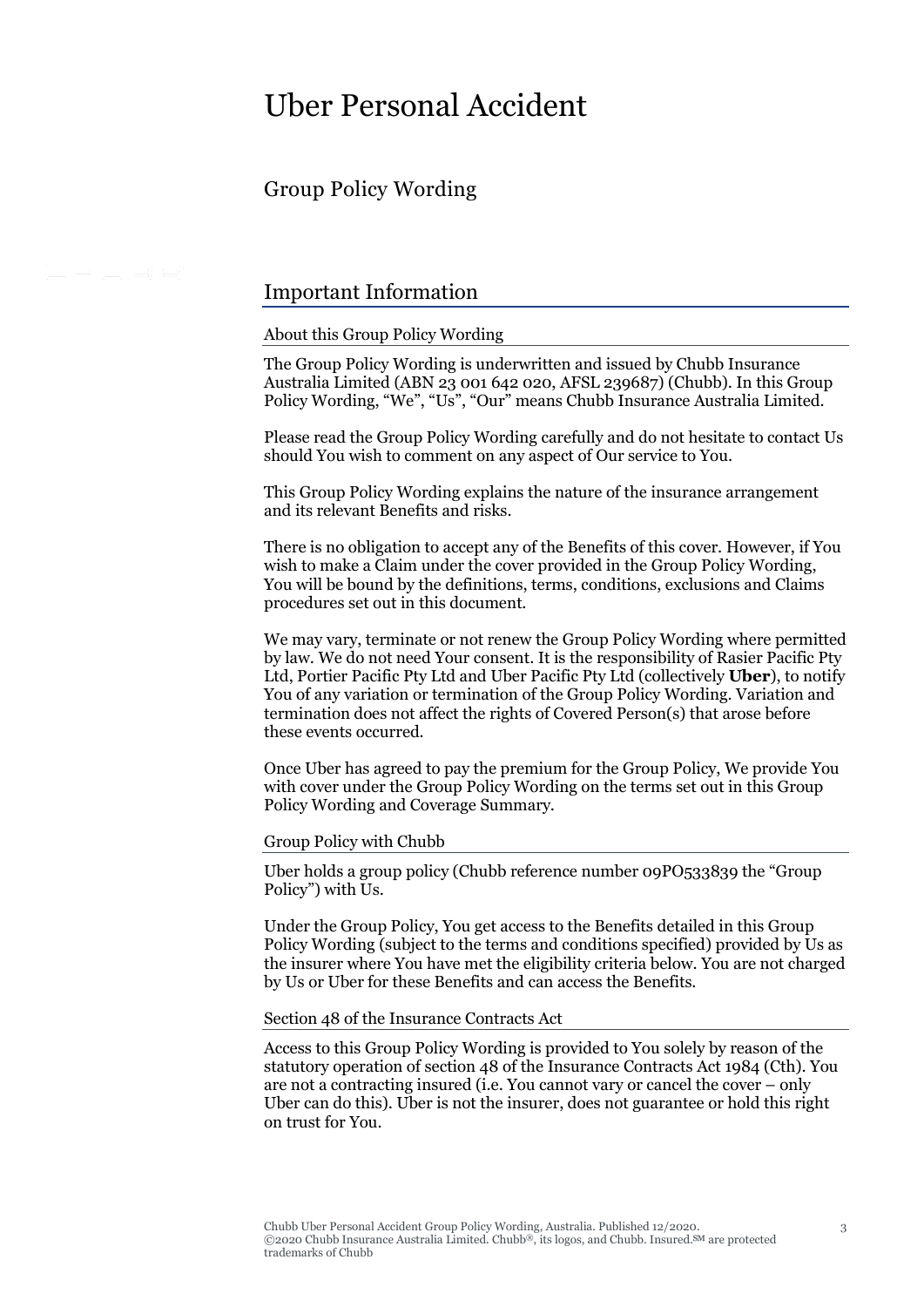# Relationships between Chubb, Uber and Covered Persons

Chubb has agreed with Uber to provide insurance for the Benefit of Covered Persons pursuant to the Group Policy and as outlined in this Group Policy Wording.

No advice is provided by Us or Uber on whether this insurance is appropriate for a person's particular needs, financial situation or objectives. Before making a Claim under the Group Policy, please read the Group Policy Wording carefully.

Nothing in this Group Policy Wording should be taken to affect the existing relationship between Uber and You.

Uber assists Covered Persons and Chubb following an occurrence that may give rise to a Claim under the Group Policy Wording. Following an occurrence, Covered Persons register the occurrence via the Uber App. For full details on making a claim, refer to the "How to Make a Claim" section of this Group Policy Wording. For details on how information is collected and used by Chubb and Uber, please see Chubb's Privacy Statement within this Group Policy Wording and on the claim form, and Uber's Privacy Policy located at <https://privacy.uber.com/policy/>

#### General Advice

Any general advice that may be contained within this Group Policy Wording or accompanying material does not take into account the Covered Person's individual objectives, financial situation or needs. Such matters should be considered in determining the appropriateness of this product. Consideration also needs to be given to whether the limits, type and level of cover are appropriate for Your needs.

#### Preparation Date

This Group Policy Wording was prepared on 18 December 2020.

#### About the Insurer

Chubb Insurance Australia Limited (ABN 23 001 642 020, AFS Licence No. 239687) (Chubb) is the insurer/issuer of the Group Policy. This Group Policy Wording outlines the cover available under the Group Policy for Covered Persons. Our contact details are:

Head Office: Grosvenor Place Level 38, 225 George Street Sydney NSW 2000

Postal address: GPO Box 4907 Sydney NSW 2001 Phone 1800 815 675 Fax +61 2 9335 3411 Email CustomerService.AUNZ@chubb.com

#### General Insurance Code of Practice

We are a signatory to the General Insurance Code of Practice (the **Code**). The objectives of the Code are to further raise standards of service and promote consumer confidence in the general insurance industry. Further information about the Code and your rights under it is available at www.codeofpractice.com.au and on request.

#### The Meaning of Certain Words

Throughout the Group Policy Wording, certain words are capitalised. These words have special meaning and are included in the General Definitions.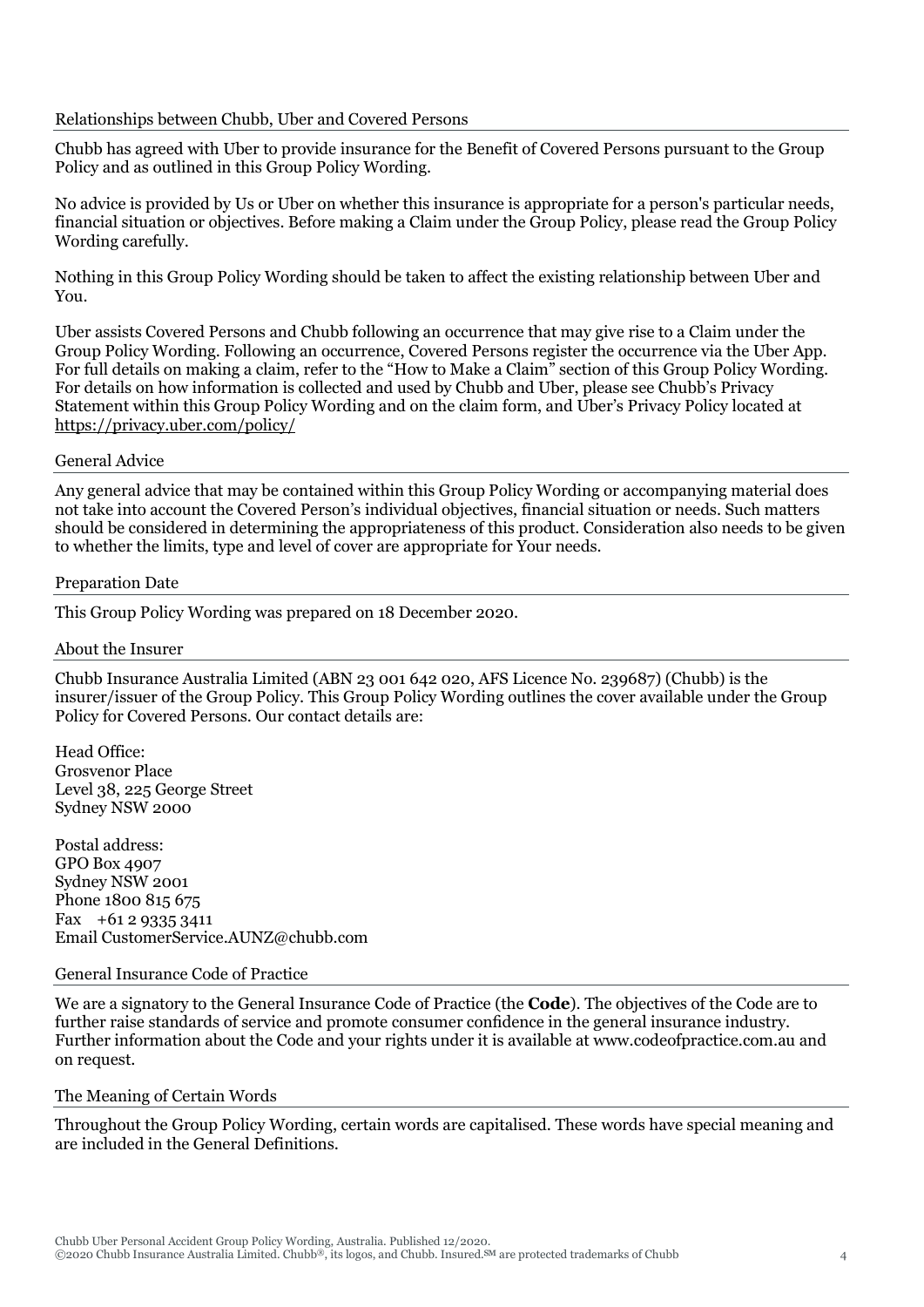#### Paragraph Headings

The paragraph headings used throughout this Group Policy Wording are intended for reference purposes only and do not inform interpretation.

#### Cover Terms and Conditions

The information contained in the Group Policy Wording is general information only and contains the terms, conditions and exclusions relating to the insurance cover to be provided by Us.

The Group Policy Wording, which includes the Coverage Summary, are important documents, so please check them carefully for the coverage they provide and retain them safely for future reference. Certain types of cover under this insurance require a Covered Person to provide documentary evidence to Us where a Claim is made (e.g. invoices, medical reports). You should also keep those documents in a safe place in case We need them to settle a Claim.

Should You require any further information about this or any other product, please contact Us.

#### A Claim May be Refused

We may refuse to pay or reduce the amount We pay under a Claim if You do not comply with the terms and conditions outlined in this Group Policy Wording, if You do not comply with Your Duty of Disclosure, or if You make a fraudulent Claim.

# <span id="page-4-0"></span>Duty of Disclosure

#### Your Duty of Disclosure

Before You enter into this contract of insurance, You have a duty of disclosure under the *Insurance Contracts Act 1984*.

The duty applies until We first agree to insure You, and where relevant, until We agree to any subsequent variation, extension, reinstatement or renewal (as applicable).

# Answering our questions

In all cases, if We ask You questions that are relevant to Our decision to insure You and on what terms, You must tell Us anything that You know and that a reasonable person in the circumstances would include in answering the questions.

It is important that You understand You are answering Our questions in this way for Yourself and anyone else that You want to be covered by the contract.

# Variations, extensions and reinstatements

For variations, extensions and reinstatements, You have a broader duty to tell Us anything that You know, or could reasonably be expected to know, may affect Our decision to insure You and on what terms.

#### Renewal

Where We offer renewal, We may, in addition to or instead of asking specific questions, give You a copy of anything You have previously told Us and ask You to tell Us if it has changed. If We do this, You must tell Us about any change or tell Us that there is no change.

If You do not tell Us about a change to something You have previously told Us, You will be taken to have told Us that there is no change.

#### What You do not need to tell Us

You do not need to tell Us anything that: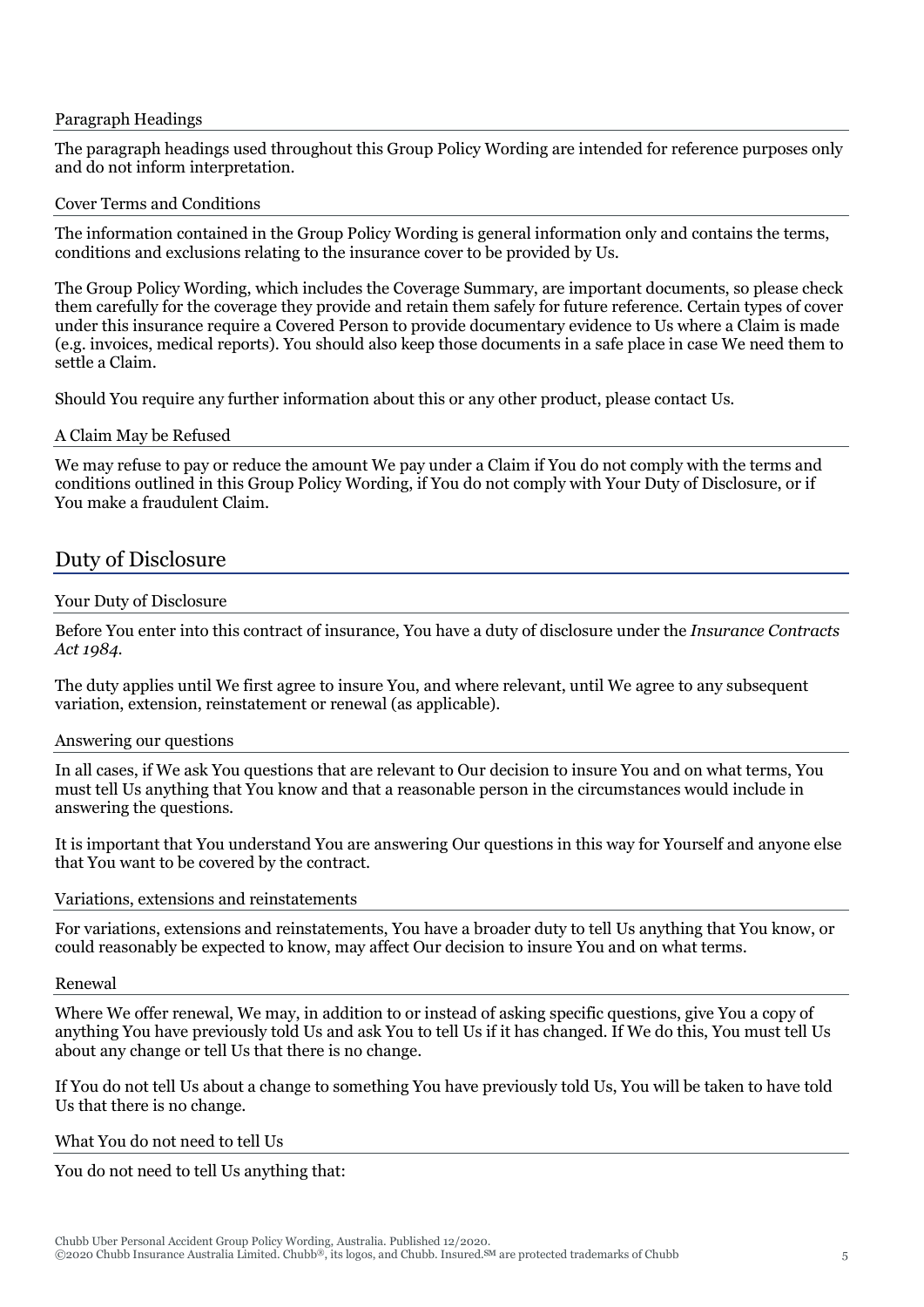- reduces the risk We insure You for; or
- is common knowledge; or
- We know or should know as an insurer; or
- We waive Your duty to tell Us about.

# If You do not tell Us something

If You do not tell Us anything You are required to tell Us, We may cancel Your contract or reduce the amount We will pay You if You make a claim, or both.

If Your failure to tell Us is fraudulent, We may refuse to pay a claim and treat the contract as if it never existed.

# <span id="page-5-0"></span>Privacy Statement

In this Statement, **We**, **Our** and **Us** means Chubb Insurance Australia Limited (**Chubb**).

**You** and **Your** refers to Our customers and prospective customers as well as those who use Our Website.

This Statement is a summary of Our Privacy Policy and provides an overview of how We collect, disclose and handle Your Personal Information. Our Privacy Policy may change from time-to-time and where this occurs, the updated Privacy Policy will be posted to Ou[r website.](https://www.chubb.com/au-en/footer/privacy.aspx)

Chubb is committed to protecting Your privacy. Chubb collects, uses and retains Your Personal Information in accordance with the requirement of the Privacy Act 1988 (Cth) and the Australian Privacy Principles (**APPs**), as amended or time-to-time.

# Why We collect Your Personal Information

The primary purpose for Our collection and use of Your Personal Information is to enable Us to provide insurance services to You.

Sometimes, We may use Your Personal Information for Our marketing campaigns and research, in relation to new products, services or information that may be of interest to You.

# How We obtain Your Personal Information

We collect Your Personal Information (which may include sensitive information) at various points including, but not limited to, when You are applying for, changing or renewing an insurance policy with Us or when We are processing a claim. Personal Information is usually obtained directly from You, but sometimes via a third party such an insurance intermediary or Your employer (e.g., in the case of a group insurance policy). Please refer to Our Privacy Policy for further details.

When information is provided to Us via a third party We use that information on the basis that You have consented or would reasonably expect Us to collect Your Personal Information in this way. We take reasonable steps to ensure that You have been made aware of how We handle Your Personal Information.

# When do We disclose Your Personal Information?

We may disclose the information We collect to third parties, including:

- the policyholder (where the insured person is not the policyholder, i.e. group policies);
- service providers engaged by Us to carry out certain business activities on Our behalf (such as claims assessors, call centres in Australia, online marketing agency, etc);
- intermediaries and service providers engaged by You (such as current or previous brokers, travel agencies and airlines);
- government agencies (where we are required to by law);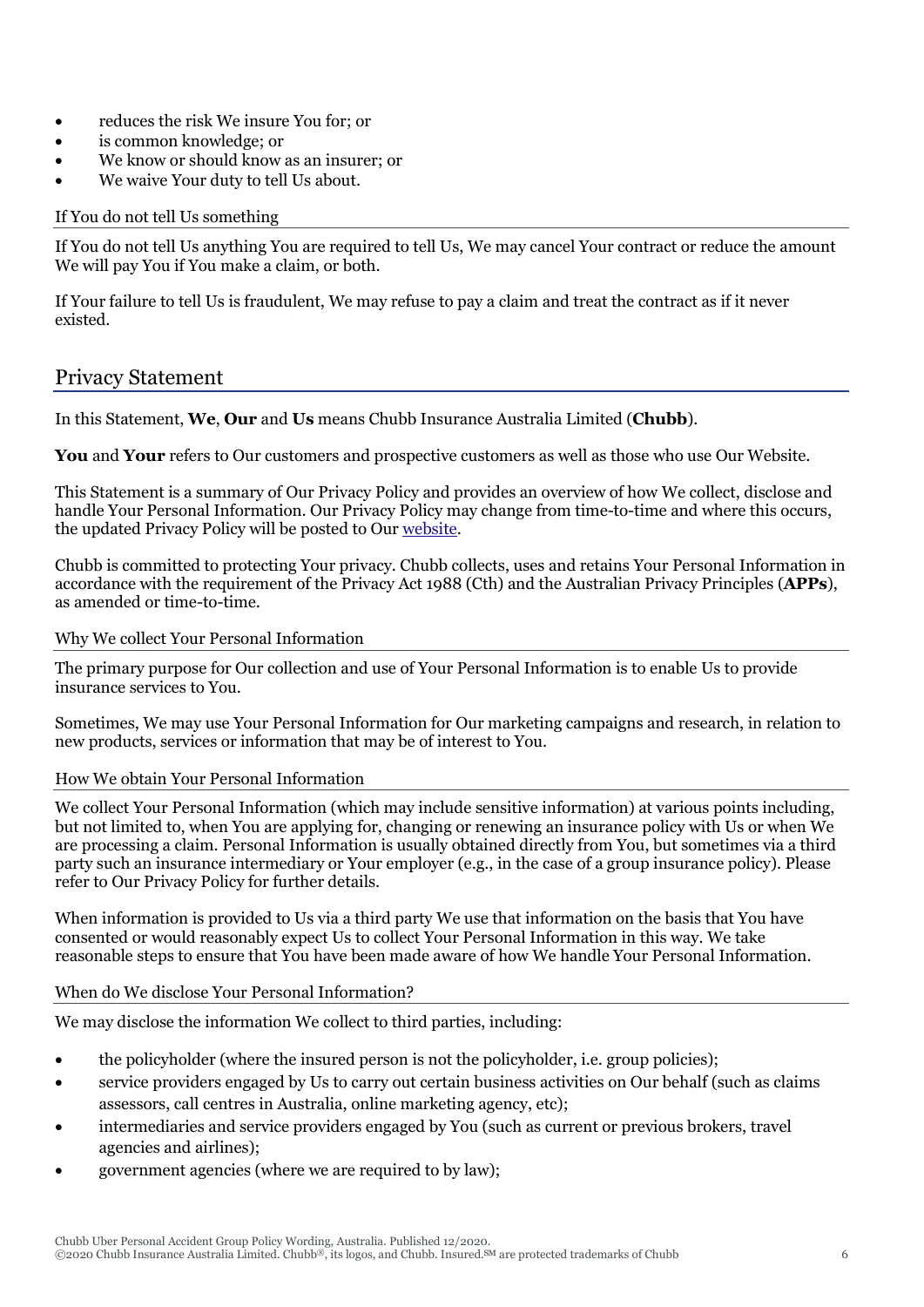- other entities within the Chubb group of companies such as the regional head offices of Chubb located in Singapore, UK or USA (Chubb Group of Companies); and
- third parties with whom We (or the Chubb Group of Companies) have sub-contracted to provide a specific service for Us, which may be located outside of Australia (such as in the Philippines or USA). These entities and their locations may change from time-to-time. Please contact us, if you would like a full list of the countries in which these third parties are located.

In the circumstances where We disclose Your Personal Information to the Chubb Group of Companies, third parties or third parties outside Australia We take steps to protect Personal Information against unauthorised disclosure, misuse or loss.

Your decision to provide Your Personal Information

In dealing with Us, You agree to provide Us with Your Personal Information, which will be stored, used and disclosed by Us as set out in this Privacy Statement and Our Privacy Policy.

Access to and correction of Your Personal Information

Please contact Our customer relations team on 1800 815 675 or email CustomerService.AUNZ@chubb.com if you would like:

- a copy of Our Privacy Policy, or
- to cease to receive marketing offers from Us or persons with whom We have an association.

To request access to, update or correct Your Personal Information held by Chubb, please complete this [Personal Information request form](https://www.chubb.com/au-en/_assets/documents/2014-03-05-personal-information-request-form.pdf) and return it to:

Email: [CustomerService.AUNZ@chubb.com](mailto:CustomerService.AUNZ@chubb.com) Fax:  $+61293353467$ Address: GPO Box 4907 Sydney NSW 2001

# How to make a complaint

If You have a complaint or would like more information about how We manage Your Personal Information, please review Our Privacy Policy for more details, or contact:

Privacy Officer Chubb Insurance Australia Limited GPO Box 4907 Sydney NSW 2001 +61 2 9335 3200 [Privacy.AU@chubb.com](mailto:Privacy.AU@chubb.com)

# <span id="page-6-0"></span>How to Make a Claim

Please first read the relevant section of this Group Policy Wording and general terms and conditions to determine what is covered, noting particularly conditions and exclusions and/or requests for specific data relating to making a Claim.

In the event of an Accident causing Bodily Injury to a Covered Person, the Covered Person must promptly obtain and follow medical advice from a Doctor and obtain a certificate confirming the nature of the Bodily Injury.

All incidents should be reported to Uber via the Uber App Help section. Chubb and/or Uber will gather the details of each incident and, in the case of Uber, report it directly to Chubb.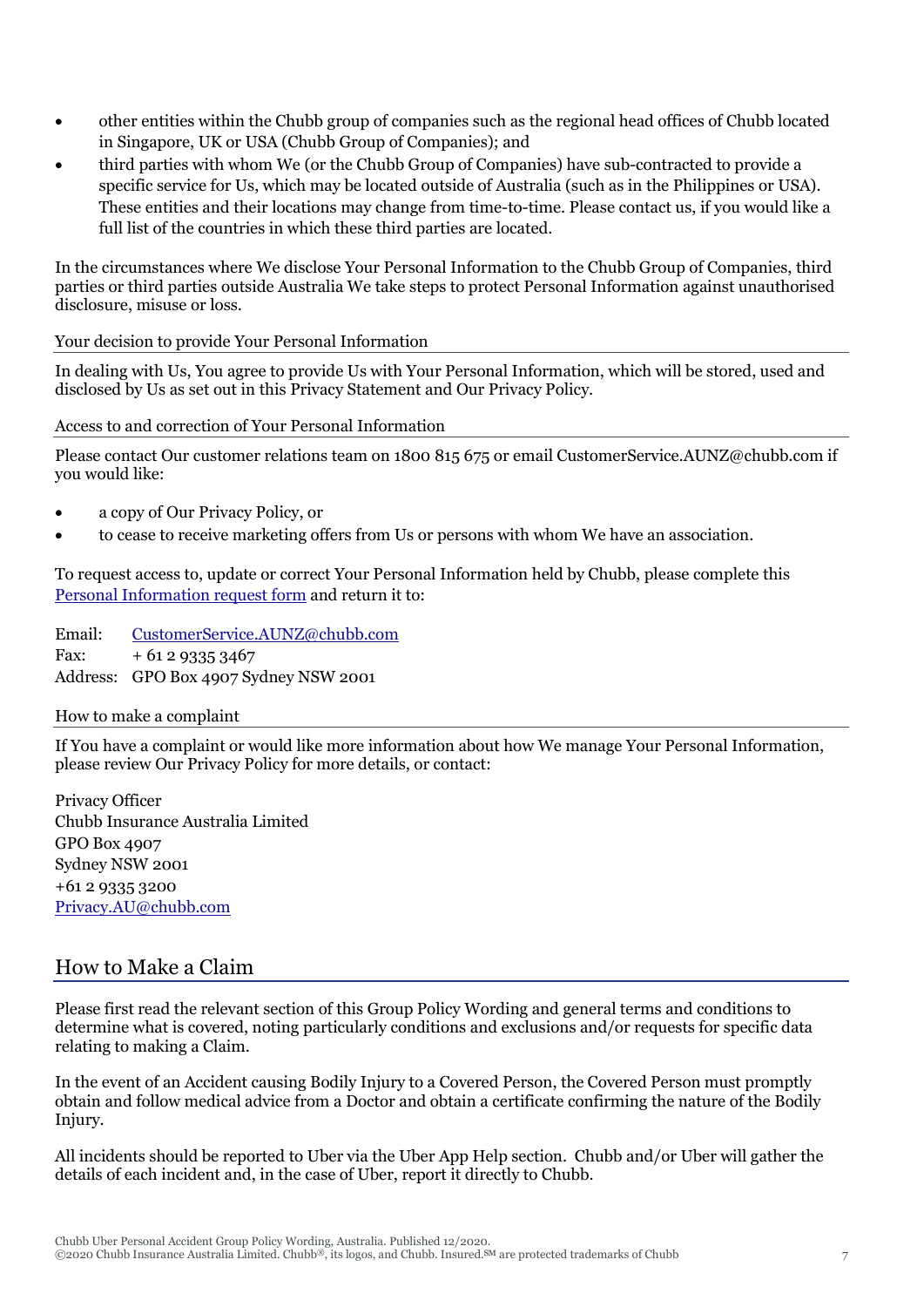Alternatively, a Claimant can contact the Chubb claims team during business hours Monday to Friday on 1300 722 032. Claimants should keep any receipts and any other supporting documentation that will assist in processing their Claims.

Once Chubb receives notification of a Claim, We will contact the Claimant to advise what information is required, such as:

- (a) confirm the details of the incident from the Claimant;
- (b) complete a claim form if We request it; and
- (c) provide any other information or help which We request to support the Claim.

If a Claimant fails to comply with the terms and conditions of this Group Policy Wording, We may be entitled to refuse to pay or reduce the Claim that may be payable.

A Claimant's failure to notify Us within the thirty (30) days, or as soon as reasonably practical, required in this section of the Group Policy Wording will not invalidate any claim but We may reduce Our liability under the Group Policy Wording to the extent to which We have suffered any prejudice due to such failure. Benefits will be payable upon receipt of written proof, as required by Us, of the legitimate covered loss. In settling a Claim, We will pay any amount of money into a nominated bank account and advise the Claimant when this has been done.

You should keep copies of all documents that You send to Us.

We may at Our own expense have any Claimant, who is the subject of a Claim under the Policy, medically examined from time to time.

All information and evidence required by Us will be provided to Us at the Claimant's or the Claimant's personal representative's expense, in a form We may prescribe.

We will make payments within thirty (30) days of receipt from the Claimant of all requested and necessary Claim documentation, if the Claimant is entitled to receive reimbursement.

# <span id="page-7-0"></span>Complaints and Dispute Resolution

We take the concerns of our customers very seriously and have detailed complaint handling and internal dispute resolution procedures that you can access. Please note that if we have resolved your initial complaint to your satisfaction by the end of the 5th business day after we have received it, and you have not requested that we provide you a response in writing, the following complaint handling and internal dispute resolution process does not apply. This exemption to the complaints process does not apply to complaints regarding a declined claim, the value of a claim, or about financial hardship.

Stage 1 – Complaint Handling Procedure

If you are dissatisfied with any aspect of your relationship with Chubb including our products or services and wish to make a complaint, please contact us at:

The Complaints Officer Chubb Insurance Australia Limited GPO Box 4065 Sydney NSW 2001 O 1800 815 675 E [Complaints.AU@chubb.com](mailto:Complaints.AU@chubb.com)

The members of our complaint handling team are trained to handle complaints fairly and efficiently.

Please provide us with your claim or policy number (if applicable) and as much information as you can about the reason for your complaint.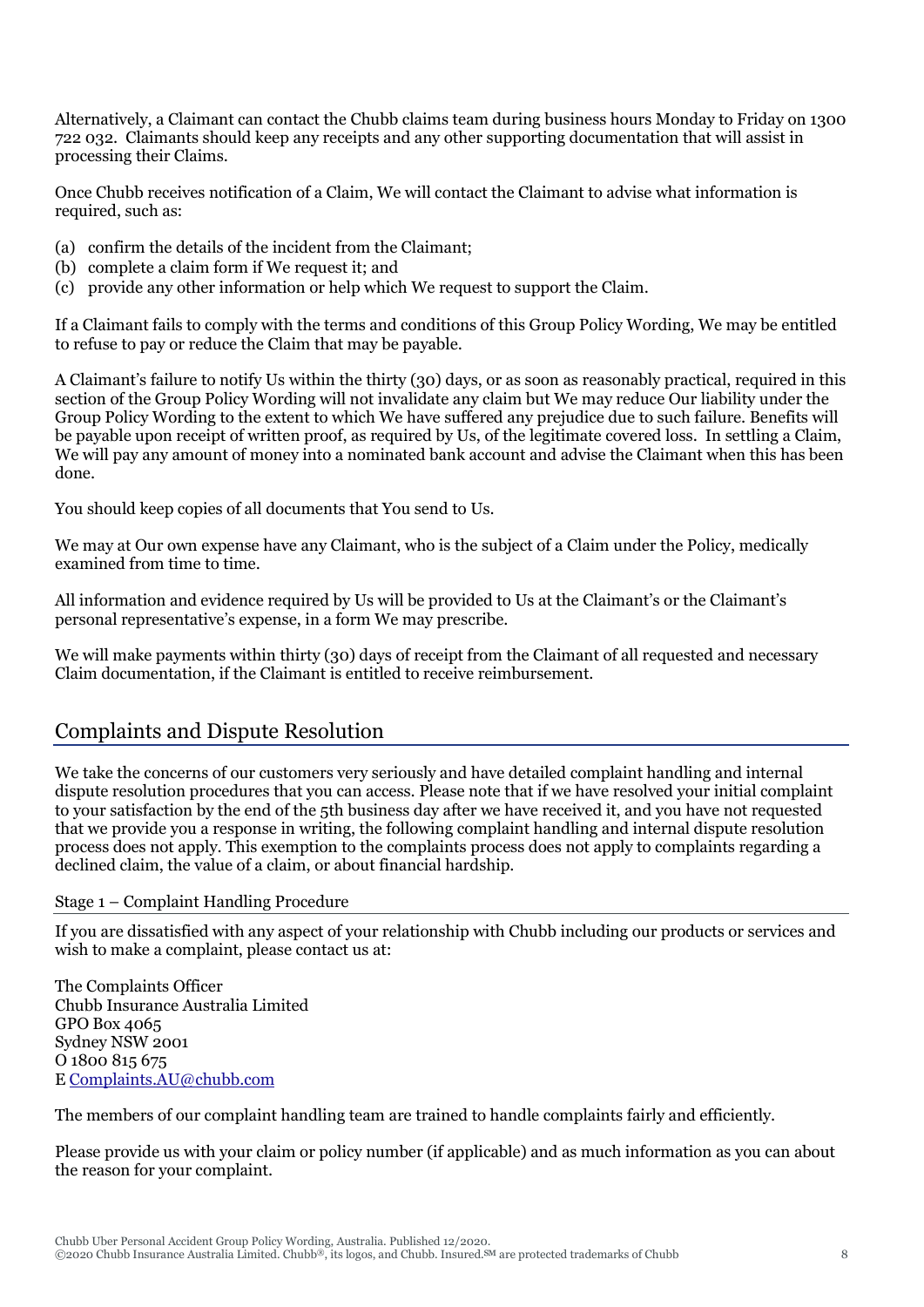We will investigate your complaint and keep you informed of the progress of our investigation. We will respond to your complaint in writing within fifteen (15) business days provided we have all necessary information and have completed any investigation required. In cases where further information or investigation is required, we will work with you to agree reasonable alternative time frames and, if We cannot agree, you may request that your complaint is taken to Stage 2 and referred to Our internal dispute resolution team. We will otherwise keep you informed about the progress of our response at least every ten (10) business days, unless you agree otherwise.

Please note if your complaint relates to Wholesale Insurance (as defined in the General Insurance Code of Practice), we may elect to refer it straight to Stage 2 for review by our Internal Dispute Resolution team.

# Stage 2 – Internal Dispute Resolution Procedure

If you advise us that you wish to take your complaint to Stage 2, your complaint will be reviewed by members of our internal dispute resolution team, who are independent to our complaint handling team and are committed to reviewing disputes objectively, fairly and efficiently.

You may contact our internal dispute resolution team by phone, fax or post (as below), or email at:

Internal Dispute Resolution Service Chubb Insurance Australia Limited GPO Box 4065 Sydney NSW 2001 O +61 2 9335 3200 F +61 2 9335 3411 E [DisputeResolution.AU@chubb.com](mailto:DisputeResolution.AU@chubb.com)

Please provide us with your claim or policy number (if applicable) and as much information as you can about the reason for your dispute.

We will keep you informed of the progress of our review of your dispute at least every ten (10) business days and will respond to your dispute in writing within fifteen (15) business days, provided we have all necessary information and have completed any investigation required. In cases where further information or investigation is required, we will work with you to agree reasonable alternative time frames. If we cannot agree, you may refer your dispute to the Australian Financial Complaints Authority (**AFCA**) as detailed under Stage 3 below, subject to its Rules. If your complaint or dispute falls outside the AFCA Rules, you can seek independent legal advice or access any other external dispute resolution options that may be available to you.

# Stage 3 – External Dispute Resolution

If you are dissatisfied with our internal dispute determination, or we are unable to resolve your complaint or dispute to your satisfaction within forty-five (45) days, you may refer your complaint or dispute to AFCA, subject to its Rules.

AFCA is an independent external dispute resolution scheme approved by the Australian Securities and Investments Commission. We are a member of this scheme and we agree to be bound by its determinations about a dispute. AFCA provides fair and independent financial services complaint resolution that is free to consumers.

You may contact AFCA at any time at:

Australian Financial Complaints Authority GPO Box 3 Melbourne VIC 3001 O 1800 931 678 (free call) F +61 3 9613 6399 E info@afca.org.au W www.afca.org.au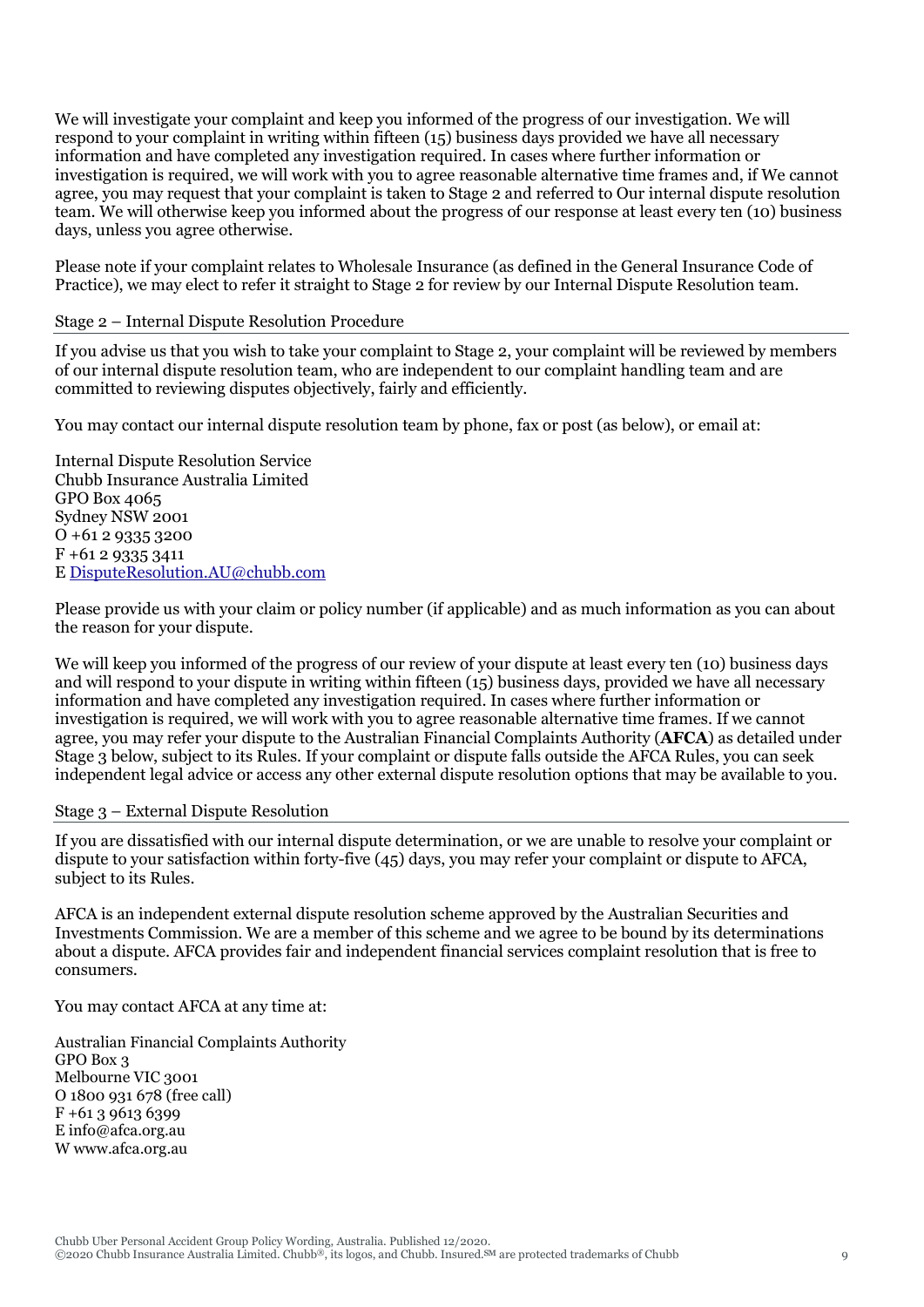Time limits may apply to complain to AFCA and so you should act promptly or otherwise consult the AFCA website to find out if or when the time limit relevant to your circumstances expires.

# <span id="page-9-0"></span>Financial Claims Scheme

We are an insurance company authorised under the Insurance Act 1973 (Cth) (Insurance Act) to carry on general insurance business in Australia by the Australian Prudential Regulation Authority (APRA) and are subject to the prudential requirements of the Insurance Act.

The Insurance Act is designed to ensure that, under all reasonable circumstances, financial promises made by Us are met within a stable, efficient and competitive financial system.

Because of this We are exempted from the requirement to meet the compensation arrangements Australian financial services licensees must have in place to compensate retail clients for loss or damage suffered because of breaches by the licensee or its representatives of Chapter 7 of the Corporations Act 2001 (Cth). We have compensation arrangements in place that are in accordance with the Insurance Act.

In the unlikely event that We were to become insolvent and were unable to meet Our obligations under the Policy, a person entitled to claim may be entitled to payment under the Financial Claims Scheme. Access to the Scheme is subject to eligibility criteria. Please refer to [https://www.fcs.gov.au](https://www.fcs.gov.au/) for more information.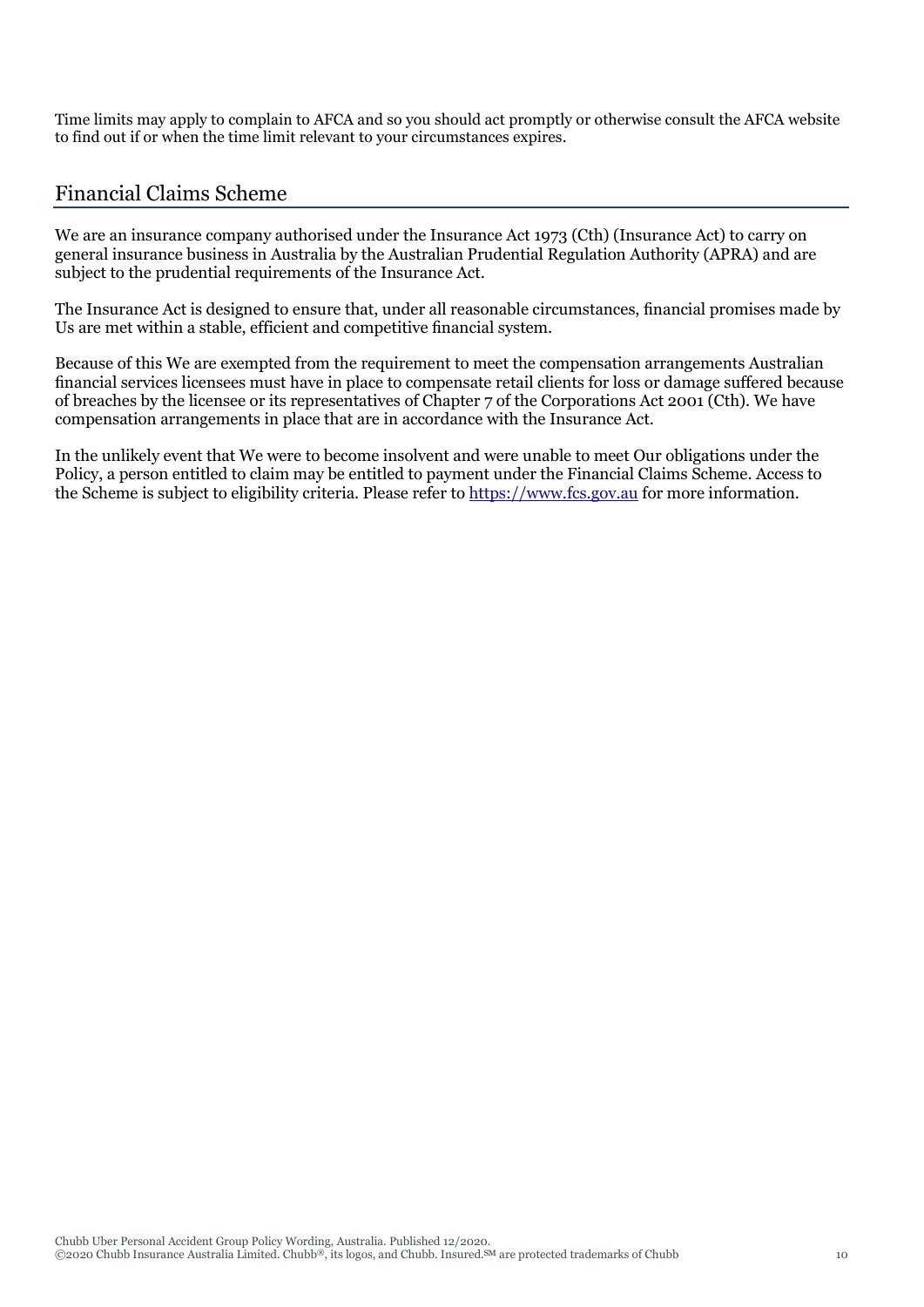# <span id="page-10-0"></span>Coverage

# Scope of Cover

In respect of each individual Covered Person, cover under the Group Policy Wording either:

- 1. starts at the time a Delivery Partner accepts a request for delivery services from a third party through the Uber App, and ends fifteen (15) minutes after the completion of the delivery service (being when the customer's order is delivered), or when the request for the delivery service is cancelled, whichever is earlier; or
- 2. starts at the time a Driver Partner accepts a request for transportation services from a third party through the Uber App, and ends fifteen (15) minutes after the completion of the transportation service (being when the last passenger leaves the Driver Partner's Car), or when the request for the transportation service is cancelled, whichever is earlier.

There is no cover provided under the Group Policy Wording for the Covered Person at any other time, including between the delivery services or the transportation services.

There is also no cover provided under the Group Policy Wording for the Covered Person should they accept a request for delivery services or transportation services through an application or dispatcher other than the Uber App during the fifteen (15) minute period referred to above; except for where the Covered Person has also accepted a request for delivery services or transportation services through the Uber App.

# Extent of Cover

Subject to the terms, conditions and exclusions of the Group Policy Wording, including the Scope of Cover above, the following cover is provided:

# Bodily Injury

If during the Period of Insurance and while the person is a Covered Person, the Covered Person suffers from a Bodily Injury which results directly in the occurrence of one or more of the Events listed in the Table of Events below under Part A, B or C within twelve (12) months, We will pay the Claimant the corresponding Benefit shown on the Table of Events.

# Table of Events

| <b>Part A - Accidental Death &amp; Disability</b> |                                         |                                      |  |
|---------------------------------------------------|-----------------------------------------|--------------------------------------|--|
| Events                                            |                                         | <b>Benefits (per Covered Person)</b> |  |
| 1.                                                | Accidental Death                        | 500,000                              |  |
| 2.                                                | <b>Permanent Total Disablement</b>      | 500,000                              |  |
| 3.                                                | Paraplegia or Quadriplegia              | 400,000                              |  |
| 4.                                                | Loss of sight of both eyes              | 400,000                              |  |
| 5.                                                | Loss of sight of one $(1)$ eye          | 400,000                              |  |
| 6.                                                | Loss of use of one $(1)$ or more Limbs  | 400,000                              |  |
| 7.                                                | <b>Permanent Serious Mental Illness</b> | 400,000                              |  |
| 8.                                                | Permanent Loss of                       |                                      |  |
|                                                   | (a) hearing in both ears                | 400,000                              |  |
|                                                   | (b) the lens in both eyes               | 400,000                              |  |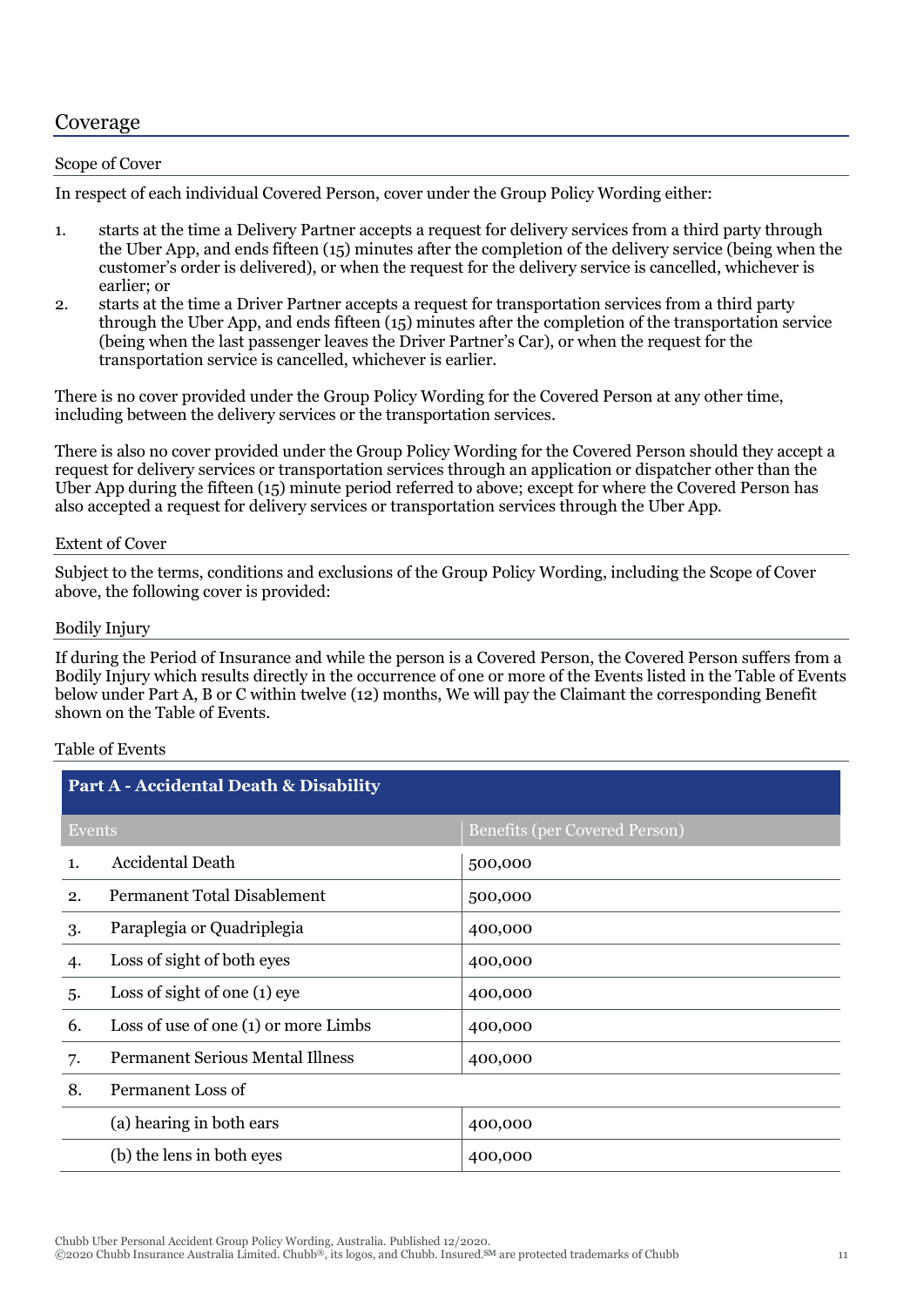| 9.  | Permanent Loss of                                                                                                                                    |                                                                                                                                                                                                                                                   |
|-----|------------------------------------------------------------------------------------------------------------------------------------------------------|---------------------------------------------------------------------------------------------------------------------------------------------------------------------------------------------------------------------------------------------------|
|     | (a) hearing in one $(1)$ ear                                                                                                                         | 120,000                                                                                                                                                                                                                                           |
|     | $(b)$ the lens in one $(1)$ eye                                                                                                                      | 240,000                                                                                                                                                                                                                                           |
| 10. | Permanent Loss of use of four (4) Fingers and<br>Thumb of either Hand                                                                                | 320,000                                                                                                                                                                                                                                           |
| 11. | Burns:                                                                                                                                               |                                                                                                                                                                                                                                                   |
|     | (a) Third degree burns and/or resultant<br>disfigurement which covers more than 20% of<br>the entire external body                                   | 200,000                                                                                                                                                                                                                                           |
|     | (b) Second degree burns and/or resultant<br>disfigurement which covers more than 20% of<br>the entire external body                                  | 100,000                                                                                                                                                                                                                                           |
| 12. | Permanent Loss of use of four (4) Fingers of<br>either Hand                                                                                          | 200,000                                                                                                                                                                                                                                           |
| 13. | Permanent Loss of use of one (1) Thumb of either Hand:                                                                                               |                                                                                                                                                                                                                                                   |
|     | (a) both joints                                                                                                                                      | 160,000                                                                                                                                                                                                                                           |
|     | $(b)$ one $(1)$ joint                                                                                                                                | 80,000                                                                                                                                                                                                                                            |
| 14. | Permanent Loss of use of Fingers of either Hand:                                                                                                     |                                                                                                                                                                                                                                                   |
|     | (a) three $(3)$ joints                                                                                                                               | 60,000                                                                                                                                                                                                                                            |
|     | $(b)$ two $(2)$ joints                                                                                                                               | 40,000                                                                                                                                                                                                                                            |
|     | $(c)$ one $(1)$ joint                                                                                                                                | 20,000                                                                                                                                                                                                                                            |
| 15. | Permanent Loss of use of Toes of either Foot:                                                                                                        |                                                                                                                                                                                                                                                   |
|     | $(a)$ all - one $(1)$ Foot                                                                                                                           | 60,000                                                                                                                                                                                                                                            |
|     | (b) great - both joints                                                                                                                              | 20,000                                                                                                                                                                                                                                            |
|     | $(c)$ great - one $(1)$ joint                                                                                                                        | 12,000                                                                                                                                                                                                                                            |
|     | (d) other than great - each Toe                                                                                                                      | 4,000                                                                                                                                                                                                                                             |
| 16. | Fractured leg or patella with established Non-<br>union                                                                                              | 40,000                                                                                                                                                                                                                                            |
| 17. | Shortening of leg by at least 5 cm                                                                                                                   | 30,000                                                                                                                                                                                                                                            |
| 18. | Loss of at least fifty percent (50%) of all sound<br>and natural teeth, including capped or crowned<br>teeth, but excluding first teeth and dentures | 6,500                                                                                                                                                                                                                                             |
| 19. | <b>Permanent Partial Disablement</b>                                                                                                                 | Such percentage of the lump Benefit insured<br>which corresponds to the percentage reduction in<br>whole bodily function as certified by a Doctor<br>(subject to General Condition 5 on page 20).<br>The maximum amount We will pay is \$300,000. |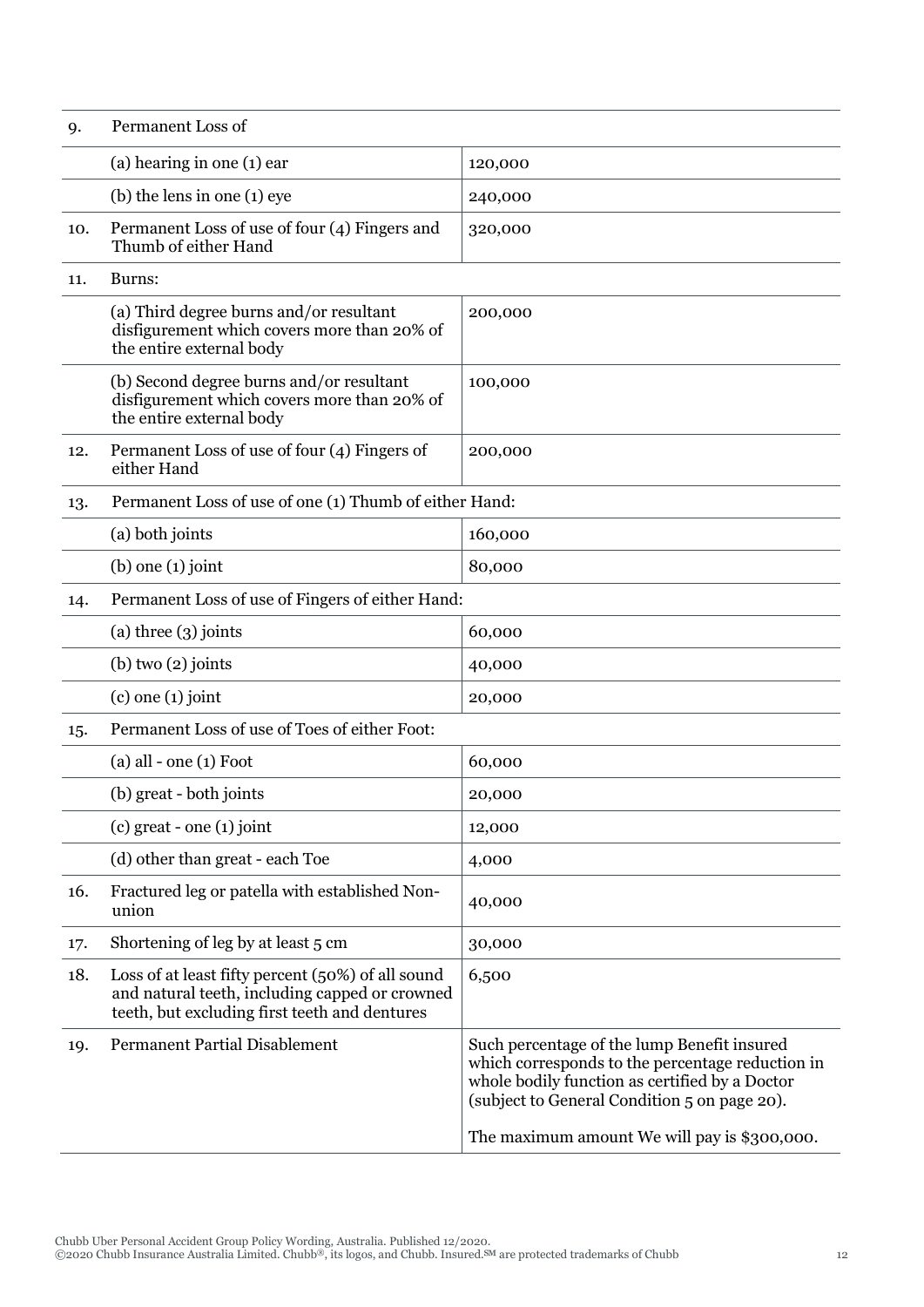| <b>Part B - Fractured Bones</b> |                                                                           |                                      |  |
|---------------------------------|---------------------------------------------------------------------------|--------------------------------------|--|
| Events                          |                                                                           | <b>Benefits (per Covered Person)</b> |  |
| 20.                             | Neck, skull or spine:                                                     |                                      |  |
|                                 | a) Complex Fracture                                                       | 2,000                                |  |
|                                 | b) Simple Fracture                                                        | 600                                  |  |
| 21.                             | Hip (Complex Fracture or Simple Fracture)                                 | 1,500                                |  |
| 22.                             | Jaw, pelvis, leg, ankle or knee:                                          |                                      |  |
|                                 | a) Complex Fracture                                                       | 1,000                                |  |
|                                 | b) Simple Fracture                                                        | 400                                  |  |
| 23.                             | Cheekbone or shoulder:                                                    |                                      |  |
|                                 | a) Complex Fracture                                                       | 1,000                                |  |
|                                 | b) Simple Fracture                                                        | 600                                  |  |
| 24.                             | Arm, elbow, wrist or ribs:                                                |                                      |  |
|                                 | a) Complex Fracture                                                       | 500                                  |  |
|                                 | b) Simple Fracture                                                        | 200                                  |  |
| 25.                             | Nose or collarbone (Complex Fracture or<br>Simple Fracture)               | 400                                  |  |
| 26.                             | Finger, Thumb, Foot, Hand or Toe (Complex<br>Fracture or Simple Fracture) | 150                                  |  |

The maximum amount We will pay for all Benefits under Part B – Fractured Bones that arise from the same Bodily Injury shall be the amount shown on the Schedule against Part B - Fractured Bones.

In the case of an established Non-union of any fracture covered in Part B, then in addition to the amount payable, We will also pay an additional Benefit of \$100.

| <b>Part C – Bodily Injury</b> |                                    |                                                                                                                                                                                                                               |
|-------------------------------|------------------------------------|-------------------------------------------------------------------------------------------------------------------------------------------------------------------------------------------------------------------------------|
| Events                        |                                    | <b>Benefits (per Covered Person)</b>                                                                                                                                                                                          |
| 27.                           | <b>Temporary Total Disablement</b> | From the date of Temporary Total Disablement<br>and while the Temporary Total Disablement<br>persists, We will pay \$150 per day up to the<br>maximum Benefit Period of thirty (30) days and a<br>maximum Benefit of \$4,500. |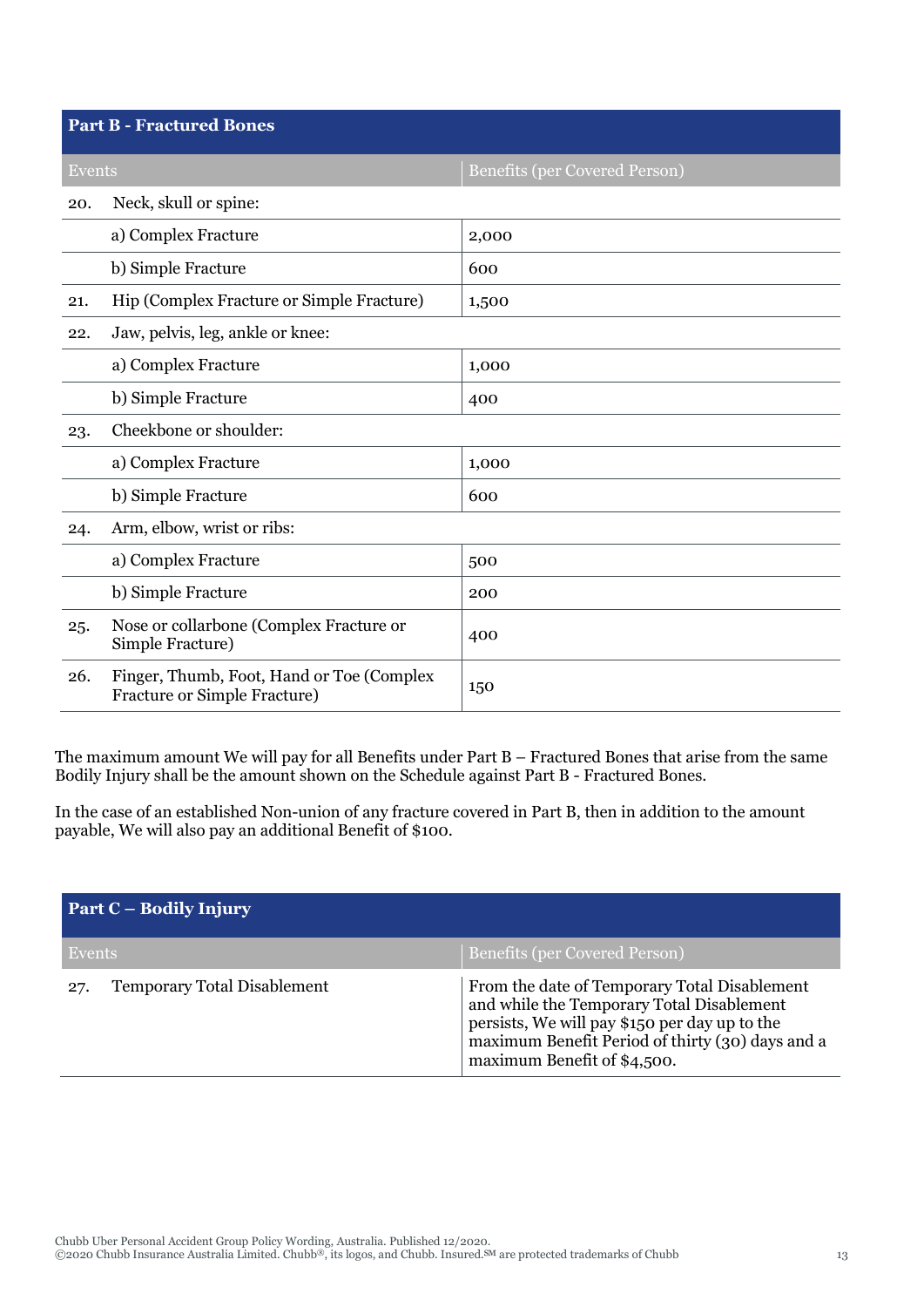# <span id="page-13-0"></span>Additional Benefits

Subject to the Scope of Cover above, the following Additional Benefits are also available:

# Bodily Injury – Recovery Assessment Benefit

If during the Period of Insurance and while the person is a Covered Person, the Covered Person sustains a Bodily Injury which results in their Temporary Total Disablement for a period more than seven (7) consecutive days, then We will pay the cost of a consultation with a Rehabilitation Consultant that We arrange for the purpose of:

- a) undertaking a functional assessment which can be used to provide the Covered Person with a treatment plan or recommendations and/or advice to assist with their recovery; and
- b) determining the extent of the Temporary Total Disablement.

We will pay the Rehabilitation Consultant directly up to a maximum of \$750 where the Covered Person uses this benefit.

Incidental costs such as travel to and from the Rehabilitation Consultant are not covered by Us except as provided under the Out of Pocket Expenses Additional Benefit.

# Bodily Injury – Income Supplement Benefit

If during the Period of Insurance and while the person is a Covered Person, the Covered Person sustains a Bodily Injury which directly results in them being admitted into a hospital within five (5) days of the Bodily Injury, then We will pay the Covered Person a lump sum Benefit of \$1,500 for the inconvenience which may be experienced by the Covered Person as a result of temporarily foregoing an opportunity to provide delivery services and/or transportation services.

# Funeral Expenses

If during the Period of Insurance and while the person is a Covered Person, the Covered Person sustains a Bodily Injury which results in their Accidental Death within twelve (12) months, We will pay the Covered Person's estate a lump sum Benefit of \$15,000 which can be used to assist with the Covered Person's funeral, burial or cremation and/or transporting the Covered Person's body or ashes.

# Spouse/Partner and Dependent Child Supplement

If during the Period of Insurance and while the person is a Covered Person, the Covered Person sustains a Bodily Injury which results in their Accidental Death within twelve (12) months and is survived by a Spouse/Partner and/or Dependent Child(ren), We will pay the Covered Person's estate a lump sum Benefit of \$25,000 for each surviving Spouse/Partner and/or Dependent Child subject to a maximum Benefit with respect to any one (1) Covered Person of \$75,000.

# Out of Pocket Expenses

If during the Period of Insurance and while the person is a Covered Person, the Covered Person sustains a Bodily Injury which directly results in otherwise unforeseeable expenses (other than expenses associated with the Covered Person's Car, Motorcycle or Bicycle or their accessories) within three (3) months for Bodily Injury Aids, local transportation (other than in an ambulance) for the purpose of seeking medical treatment, assessment or advice, and other non-medical expenses such as clothing and non-medical equipment, We will pay the actual and reasonable costs incurred up to the maximum amount of \$5,000, provided that those costs are not:

- 1. insured elsewhere under this Group Policy Wording, or
- 2. an expense which would result in Our contravening the Health Insurance Act 1973 (Cth), the Private Health Insurance Act 2007 (Cth), Private Health Insurance (Health Insurance Business) Rules as updated from time to time, or National Health Act 1953 (Cth) or any amendment to, or consolidation or re-enactment of, those Acts.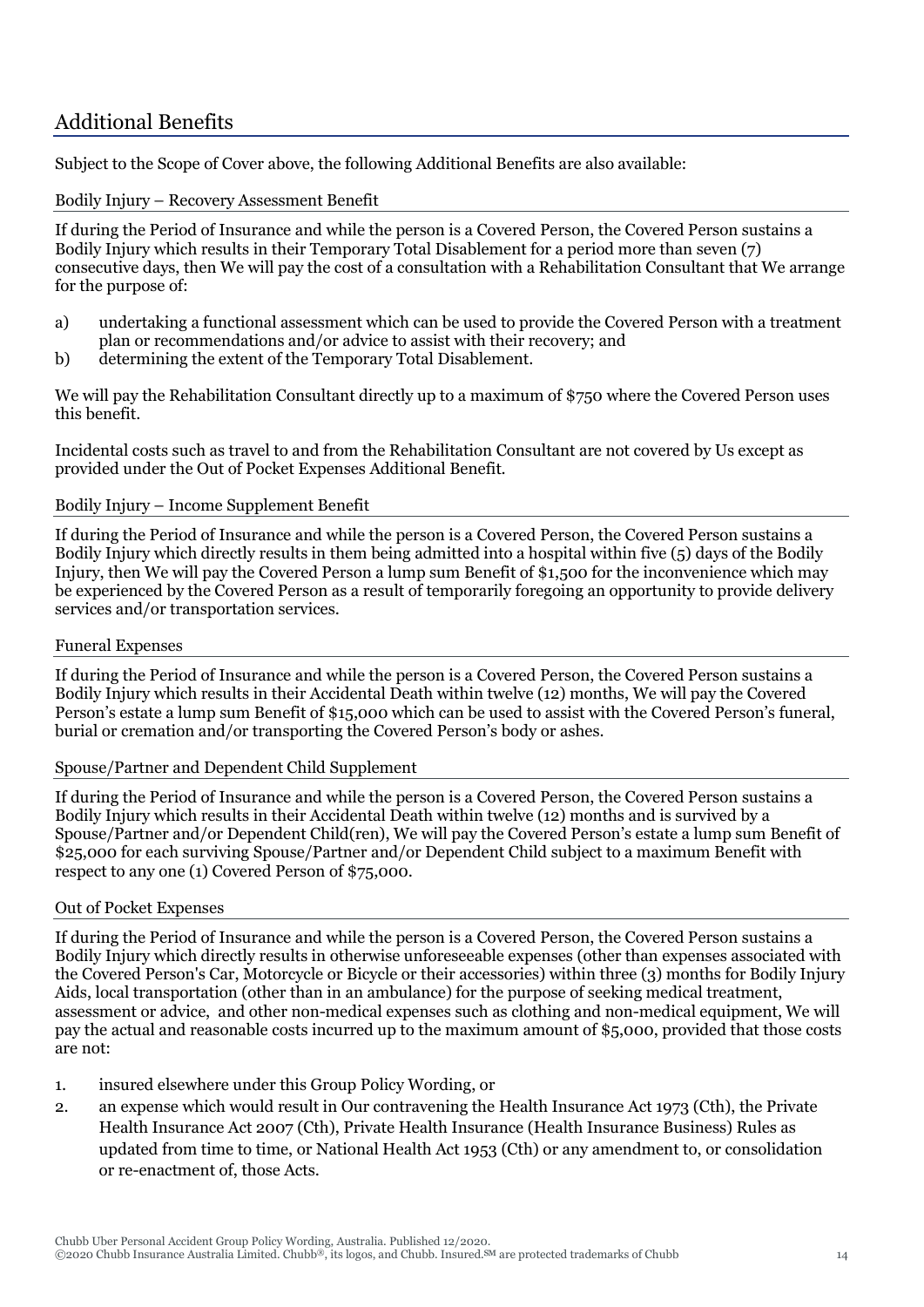#### Childcare Benefit

If during the Period of Insurance and while the person is a Covered Person, the Covered Person sustains a Bodily Injury for which a Benefit is paid under Events 2 to 8 within twelve (12) months, We will pay the Covered Person the actual and reasonable expenses necessarily incurred for the services of a registered childcare provider up to the amount of \$5,000, but only in respect of additional costs that would not otherwise have been incurred.

#### Assault Benefit

If during the Period of Insurance and while the person is a Covered Person, the Covered Person sustains a Bodily Injury as a result of an unprovoked assault that leads to the Covered Person lodging a report to the police within three (3) months and a criminal charge(s) is subsequently pressed against the perpetrator of the assault, then We will pay the Covered Person a lump sum amount of \$5,000 regardless of whether the perpetrator is found to be guilty of the assault or not. We agree to waive the condition of a criminal charge(s) should the police be unable to identify the perpetrator of the assault within three (3) months of the police receiving the report from the Covered Person.

#### Disappearance

If during the Period of Insurance and while the person is a Covered Person, the Covered Person disappears in any manner whatsoever and the Covered Person's body has not been found within twelve (12) months after the date of that disappearance, the Covered Person will be deemed to have died as a result of a Bodily Injury at the time of their disappearance.

Where the Accidental Death Benefit in the Table of Events (Event 1) is payable because of a disappearance, We will only pay that Benefit after the legal representatives of the Covered Person's estate has given Us a signed undertaking that the Benefit will be repaid to Us if, after Our payment, it is found that the Covered Person did not die as a result of a Bodily Injury.

#### Estate Emergency Cash Advance

In circumstances where Chubb has determined the Covered Person's estate is entitled to a benefit under Event 1, the following applies: If during the Period of Insurance and while the person is a Covered Person, the Covered Person sustains a Bodily Injury which results in their Accidental Death within twelve (12) months, upon the Covered Person's estate's request, We will advance to the Covered Person's estate the amount of \$25,000 within five (5) business days of the request, while the administration of the Covered Person's estate is being arranged. This sum will be deducted from the payment payable under Event 1.

#### Exposure

If during the Period of Insurance and while the person is a Covered Person, the Covered Person is exposed to the elements as a result of an Accident and within twelve (12) months of the Accident the Covered Person suffers from any of the Events outlined in the Table of Events (1-19) as a direct result of that exposure, the Covered Person will be deemed for the purpose of the Group Policy Wording to have suffered a Bodily Injury on the date of the Accident.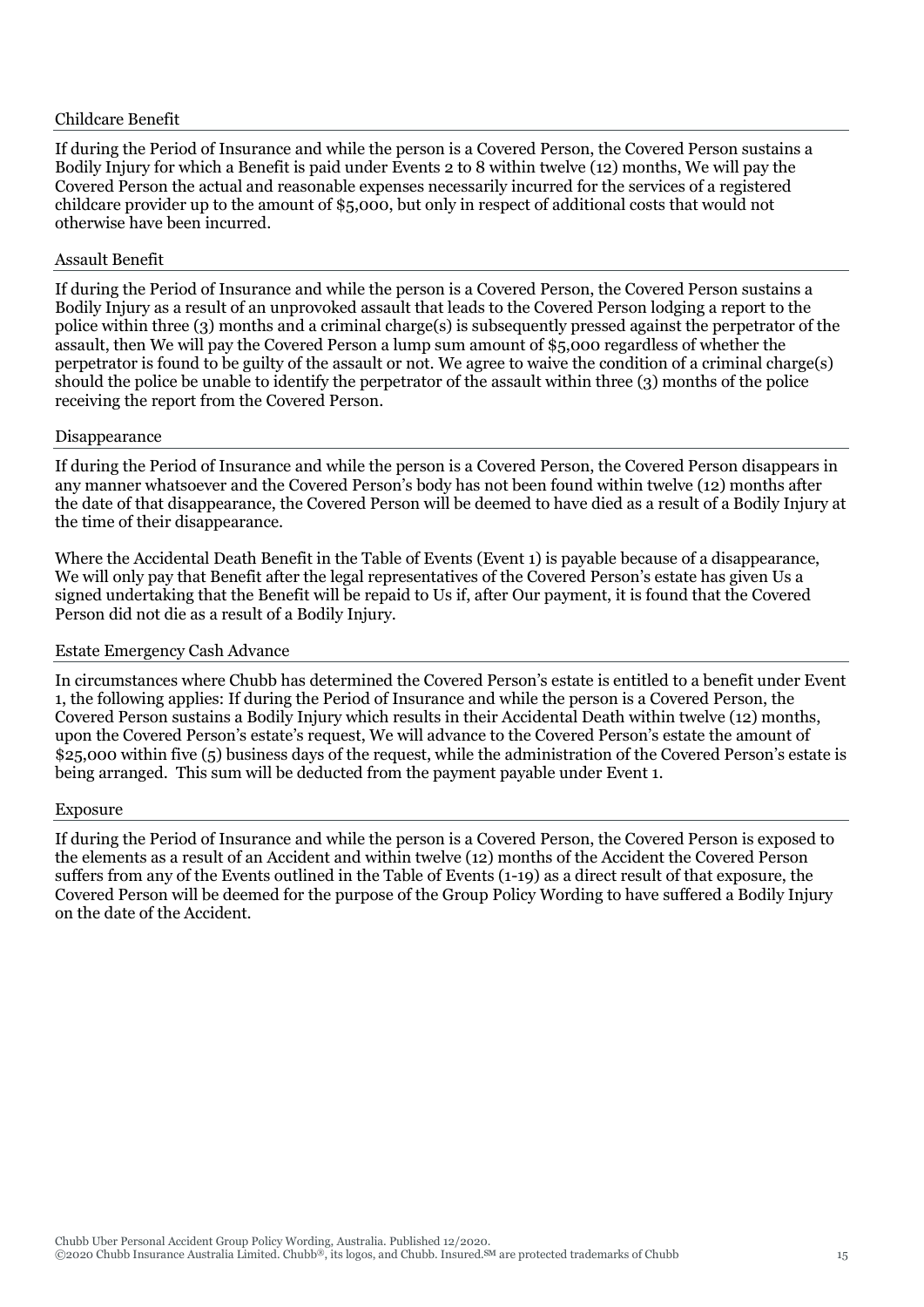# <span id="page-15-0"></span>General Definitions

The following words when used in capital letters in this Group Policy Wording have the meaning given below:

**Accident** means an identified, sudden and external event that happens by chance and could not have been expected from the perspective of the Covered Person. The word Accidental shall be construed accordingly.

**Accidental Death** means death occurring as a result of a Bodily Injury.

**Associate** means an acquaintance, friend, work colleague, social contact, roommate or housemate.

**Benefits** means the coverage Benefits detailed in the Table of Events of this Group Policy Wording.

**Benefit Period** means the maximum period of time for which a Benefit is payable under Event 27 as shown in the Table of Events of this Group Policy Wording.

**Bicycle** means a pedal bicycle, including a pedal-assisted or electric bicycle, that complies with the standards issued by the Australian Government and detailed in the current Australian Design Rules as amended from time to time.

**Bodily Injury** means a bodily injury which in the opinion of a Doctor resulted solely and directly from an Accident, and which occurs independently of any illness or any other cause, where the bodily injury and Accident both occur during the Period of Insurance and while the person is a Covered Person. It does not mean any Pre-Existing Medical Condition.

**Bodily Injury Aids** means equipment such as crutches, bandages, traction equipment, walker boots, heat packs etc. that a Covered Person purchases following a Bodily Injury covered by this Group Policy Wording and which would not result in Our contravening the Health Insurance Act 1973 (Cth), the Private Health Insurance Act 2007 (Cth), Private Health Insurance (Health Insurance Business) Rules as updated from time to time, or National Health Act 1953 (Cth) or any amendment to, or consolidation or re-enactment of, those Acts.

**Car** means a vehicle that has four wheels and is registered for use on roads.

**Claim** means a request by a Covered Person or any other person for any of the entitlements and Benefits under the Group Policy Wording.

**Claimant** means a Covered Person, Uber or any other person entitled to claim under the Group Policy Wording.

**Complex Fracture** means a bone fracture which is visible in an x-ray and, in the opinion of a Doctor requires surgery.

**Coverage Summary** means the document We provide You which contains details of the cover provided to You by Us.

**Covered Person(s)** means a Delivery Partner and/or a Driver Partner with respect to whom Premium has been paid or agreed to be paid by Uber, and is legally entitled to claim under the Group Policy Wording by reason of the operation of Section 48 of the Insurance Contracts Act and on no other basis. A Covered Person is not a contracting insured under the Policy with Us. Our agreement is entered into with Uber who is the Group Policyholder.

**Delivery Partner** means an individual who provides delivery services at the request of a third party in connection with the Uber App by walking, riding a Bicycle or Motorcycle, or driving a Car.

**Dependent Child(ren)** means a Covered Person's and their Spouse/ Partner's unmarried dependent child(ren) (including step or legally adopted child(ren)) as long as they are under nineteen (19) years of age or under twenty-five (25) years of age while they are full-time students at an accredited institution of higher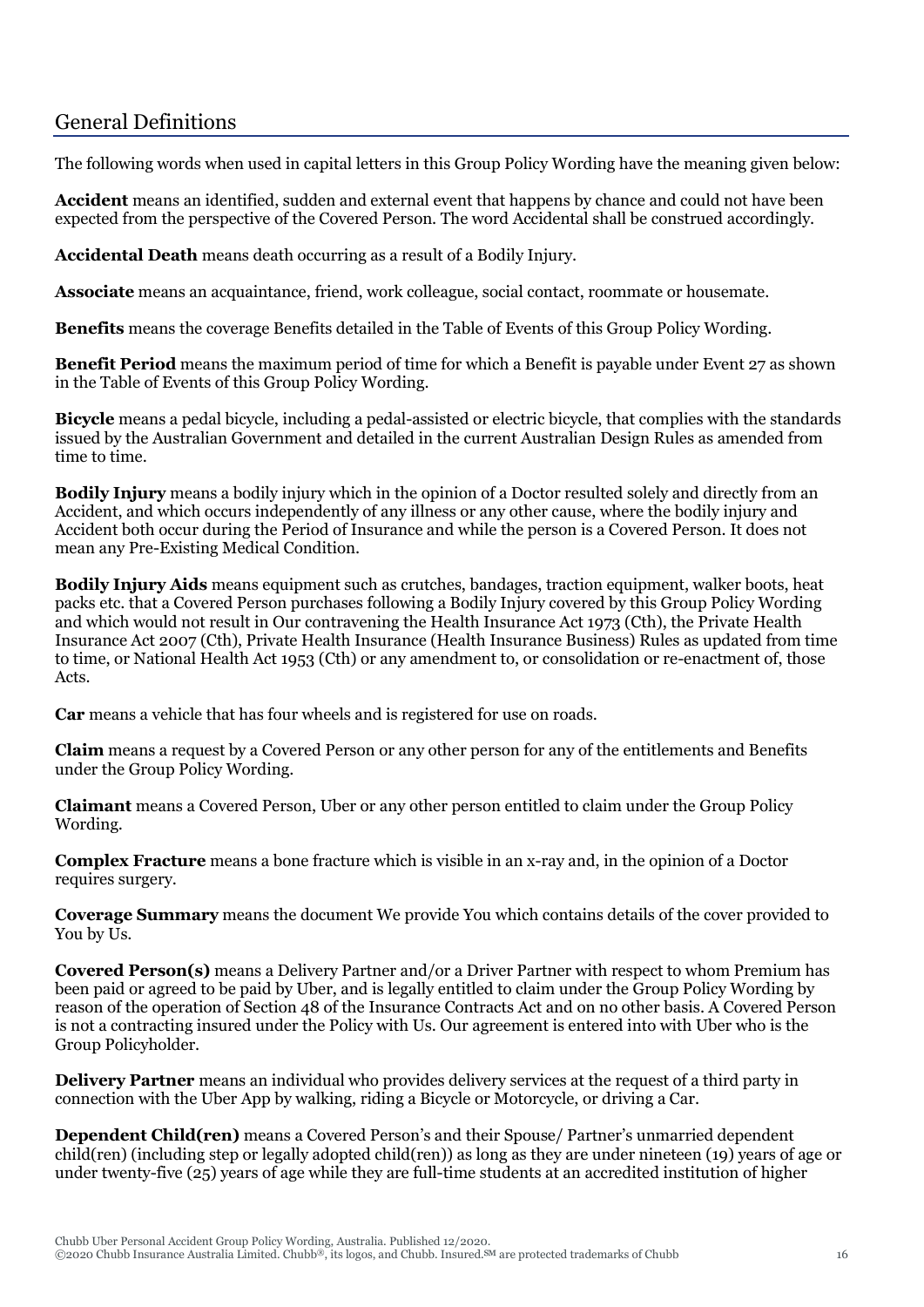learning and in either case, are primarily dependent upon the Covered Person for maintenance and support. Dependent Children also means a Covered Person's unmarried children of any age who are permanently living with the Covered Person and are mentally or physically incapable of self-support.

**Doctor** means a legally licensed doctor or surgeon duly registered and practicing within the scope of their license pursuant to the laws of Australia. Doctor shall not include a Covered Person or any Associate or Relative of the Covered Person unless otherwise approved by Us.

**Driver Partner** means an individual who uses a Car to provide transportation services at the request of a third party in connection with the Uber App.

**Endorsement** means a written alteration to the terms of the Policy.

**Event(s)** means the event(s) described in the relevant Table of Events.

**Fingers, Thumbs or Toes** mean the digits of a Hand or Foot.

**Foot** means the entire foot below the ankle.

**Group Policy** means the group policy entered into between Us and the Group Policyholder under which We are the insurer and which specifically incorporates the master terms in writing.

**Group Policy Wording** means this document and the Coverage Summary, and any other documents We may issue to Uber that We advise will form part of the Group Policy Wording (e.g. endorsements).

**Group Policyholder** means Rasier Pacific Pty Ltd (ABN 662 365 833), Portier Pacific Pty Ltd (ABN 622 365 459) and Uber Pacific Pty Ltd (ABN 96 622 366 116), the contracting insureds whom We enter into the Group Policy.

**Hand** means the entire hand below the wrist.

**Insurance Contracts Act** means the *Insurance Contracts Act 1984* (Cth) as amended from time to time.

**Jurisdiction** means the jurisdiction of Australia and, where the context requires, the courts of New South Wales, Australia.

**Limb** means the entire limb between the shoulder and the wrist or between the hip and the ankle.

**Loss** means in connection with:

- a. a Limb, Permanent physical severance or Permanent total loss of the use of the Limb;
- b. an eye, total and Permanent loss of all sight in the eye;
- c. hearing, total and Permanent loss of hearing;
- d. speech, total and Permanent loss of the ability to speak;

and which in each case is caused by Bodily Injury.

**Motorcycle** means a vehicle that has at least two wheels, is powered by a motor (including electric), has no pedals, can carry no more than two people and is registered for use on roads.

**Non-union** means a bone fracture which has no possibility of naturally healing without further medical intervention as determined by a Doctor or osteopath.

**Parent** means parent, parent-in-law, step-parent or such person who was the Covered Person's primary care giver as a child.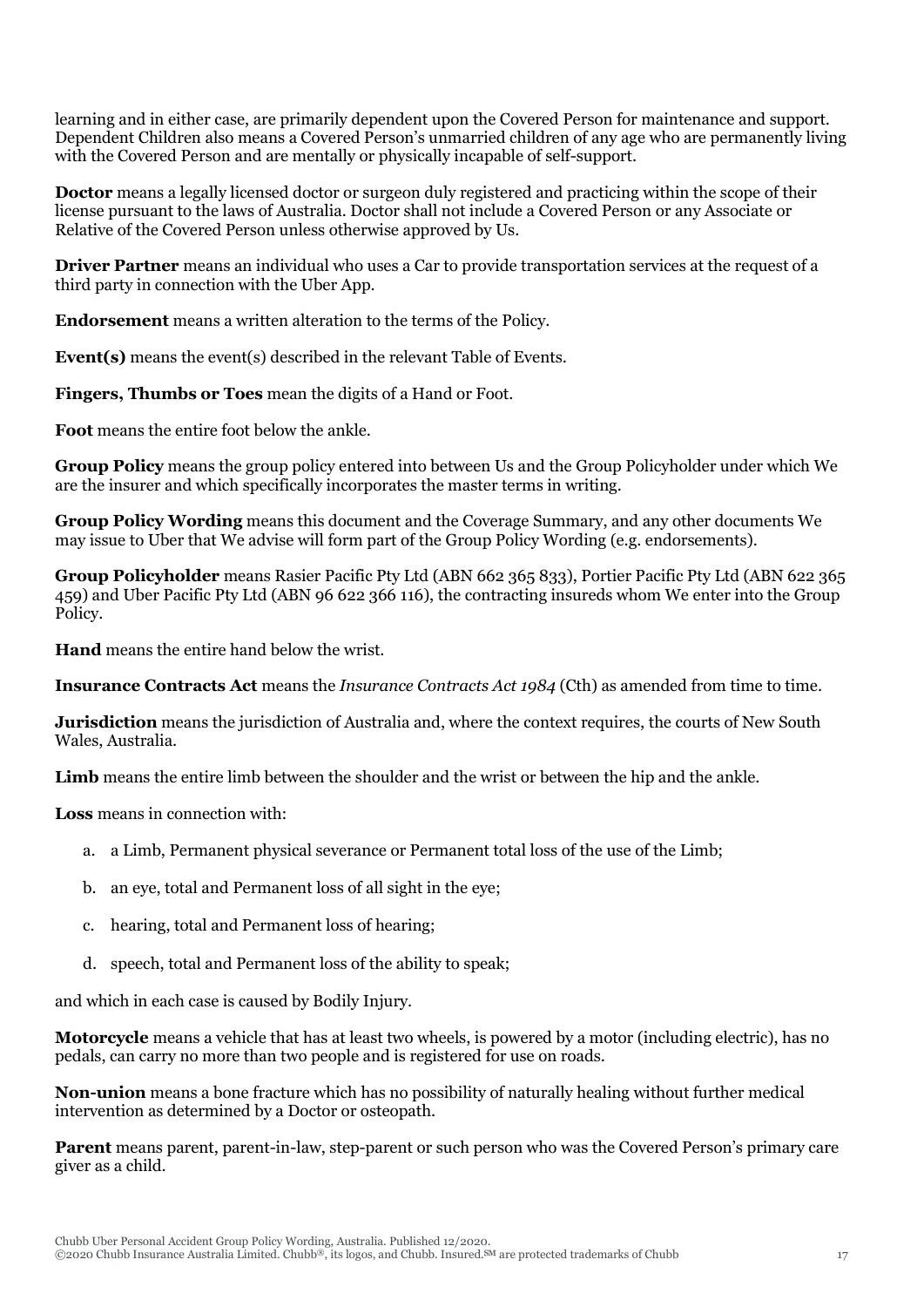**Paraplegia** means the Permanent loss of use of both legs and the Permanent loss of use of the whole of or part of the lower half of the body.

**Period of Insurance** means the Group Policy Period as shown in the Group Policy or such shorter time if the Group Policy is terminated and for which cover applies under the Group Policy. The time period for which cover is limited includes both the period of insurance and the scope of cover outlined in Benefits section of the Group Policy Wording.

**Permanent** means having lasted twelve (12) consecutive months from the date of the Bodily Injury and at the expiry of that period, being beyond hope of improvement in the opinion of a Doctor.

# **Permanent Partial Disablement** means where in the opinion of a Doctor:

- a. the Covered Person has suffered a Bodily Injury resulting in the Covered Person being able to perform some but not all of their ordinary work functions or being able to perform their work functions in a partial but not full capacity for which they are reasonably qualified by reason of education, training or experience; and
- b. the disability has lasted twelve (12) consecutive months from the date of the Bodily Injury and at the expiry of that period is beyond hope of improvement.

# **Permanent Total Disablement** means where in the opinion of a Doctor:

- a. the Covered Person has suffered a Bodily Injury causing the Covered Person to be entirely incapable and continuously unable to engage in, perform or attend to any occupation or business for which they are reasonably qualified by reason of education, training or experience; and
- b. the disability has lasted twelve (12) consecutive months from the date of the Bodily Injury and at the expiry of that period, being beyond hope of improvement.

# **Pre-Existing Medical Condition** means:

- a. any physical defect, condition, illness or disease for which treatment, medication or advice (including advice for treatment) has been received or prescribed by a Doctor in the twelve (12) months immediately prior to becoming a Covered Person under the Policy; or
- b. a condition, the manifestation of symptoms of which a reasonable person in the circumstances would be expected to be aware of in the three (3) months immediately prior to becoming a Covered Person under the Policy.

**Premium** means the premium as advised by Us that is payable in respect of the Group Policy by Uber.

**Quadriplegia** means the Permanent loss of use of both arms and both legs.

**Rehabilitation Consultant** means an appropriately qualified allied health professional who is appointed by Us, including but not limited to an occupational therapist, physiotherapist or exercise physiologist.

**Relative** means Parent, Spouse/ Partner, child, stepchild, brother, sister, brother- in-law, sister-in-law, daughter-in-law, son-in-law, half-brother, half-sister, fiancé(e), niece, nephew, uncle, aunt, cousin, grandparent or grandchild.

**Serious Mental Illness** means a mental, behavioural, or emotional disorder, which in the opinion of a Doctor, would result in serious functional impairment, and would substantially interfere with or limit one or more major life activities of the Covered Person.

**Simple Fracture** means a bone fracture which is visible in an x-ray and, in the opinion of a Doctor does not require surgery.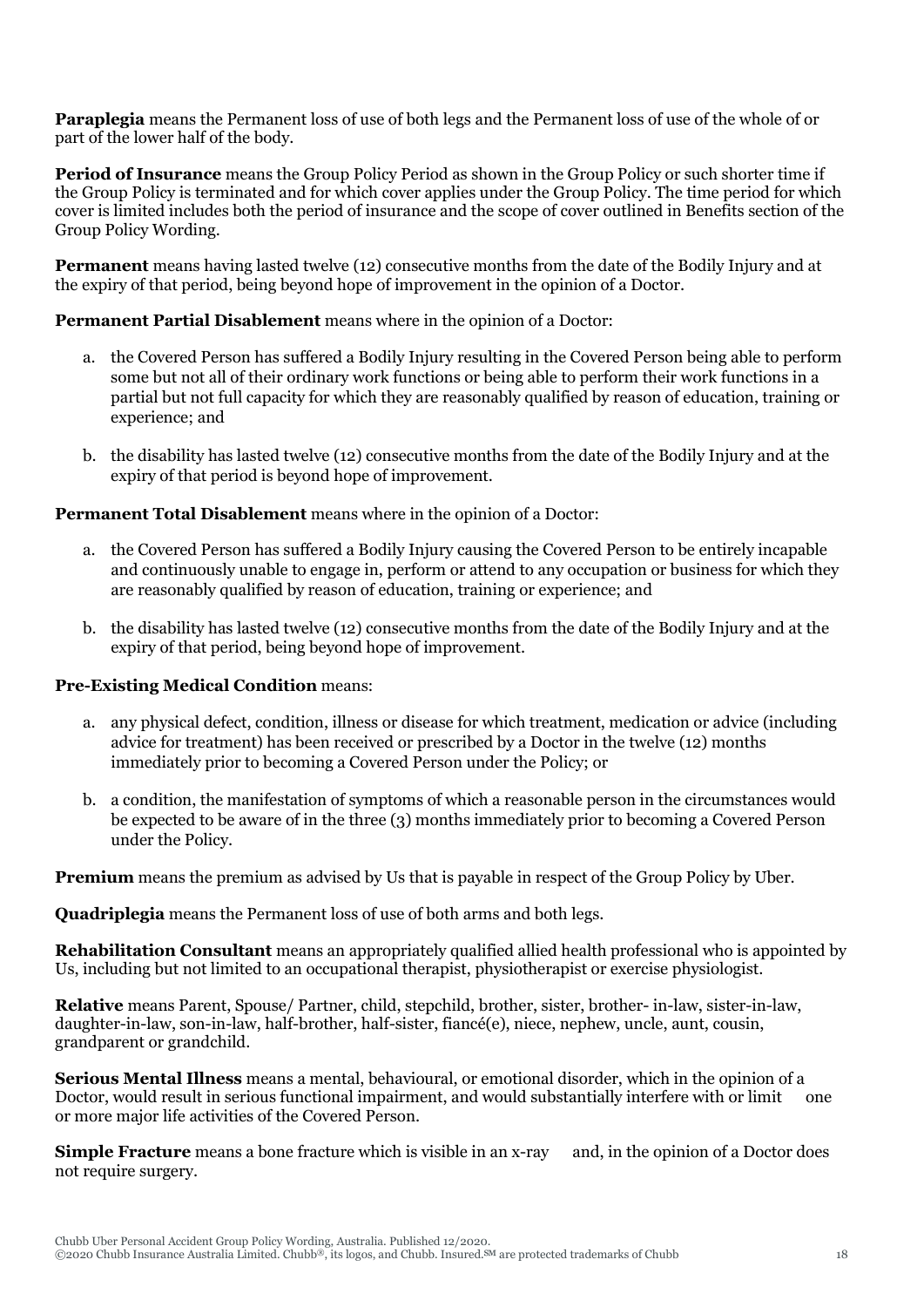**Spouse/Partner** means a Covered Person's husband or wife and includes a de-facto with whom a Covered Person has continuously cohabited for a period of six (6) months or more at the time of the Bodily Injury or Event.

**Temporary Total Disablement** means where in the opinion of a Doctor, the Covered Person is temporarily unable to engage in any aspect of their usual duties as a Delivery Partner or Driver Partner. The Covered Person must be under the regular care of, and acting in accordance with the instructions or advice of a Doctor during this temporary period.

**Uber** means the Group Policyholder, being Rasier Pacific Pty Ltd (ABN 662 365 833) (for Driver Partners), Portier Pacific Pty Ltd (ABN 622 365 459) and Uber Pacific Pty Ltd (ABN 96 622 366 116).

**Uber App** means an application and/or software licensed by Uber or its affiliate(s) and installed on mobile devices for the purpose of connecting Driver Partners or Delivery Partners with third parties who request for transport and/or delivery services.

**We/Our/Us** means Chubb Insurance Australia Limited (ABN 23 001 642 020) who is the insurer/issuer of the Group Policy.

**You/Your** means a Covered Person.

Other documents issued by Us that form the Policy may also contain general or specific definitions.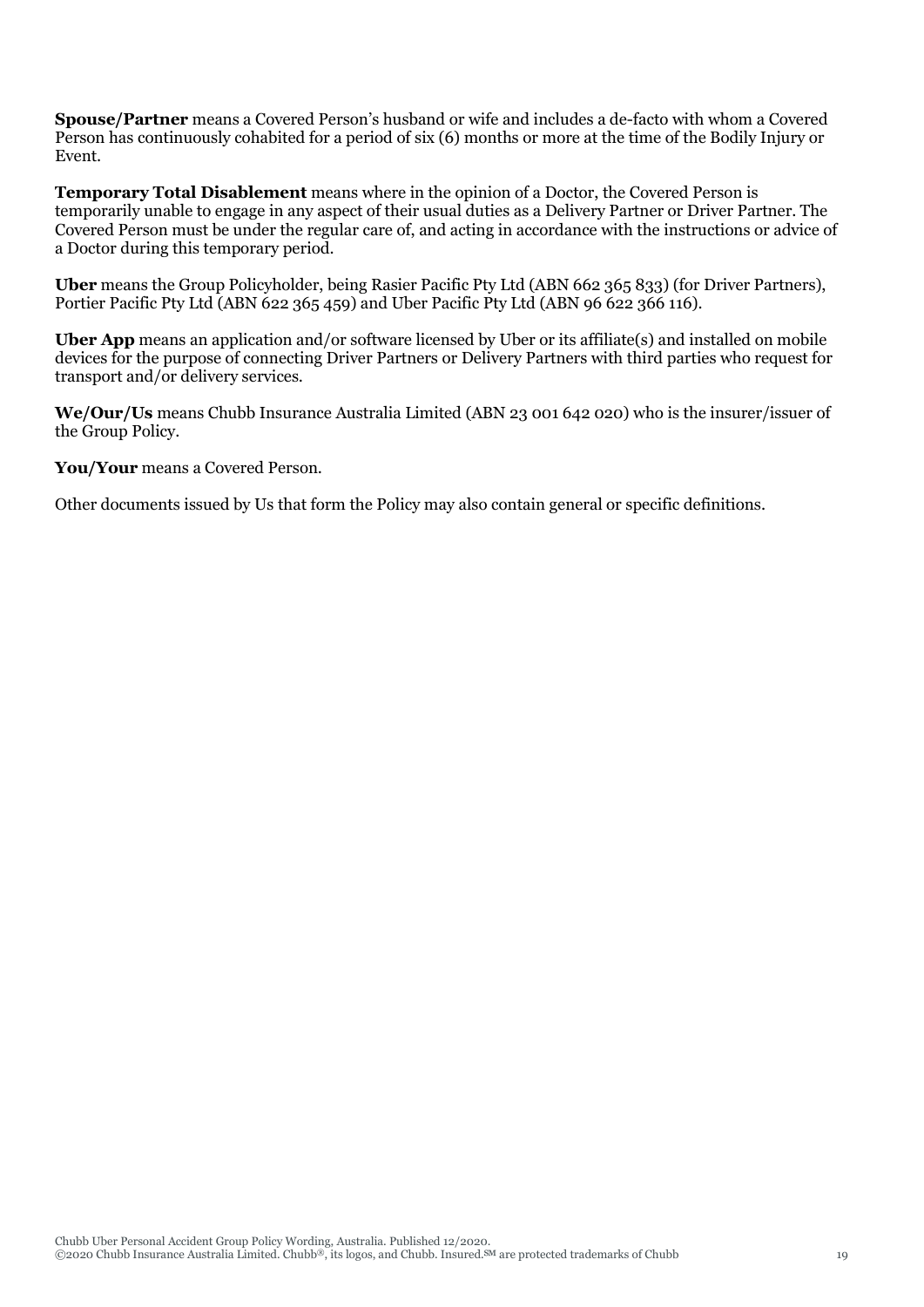# <span id="page-19-0"></span>General Conditions Applicable to this Group Policy Wording

- 1. If a Covered Person suffers a Bodily Injury resulting in any one of Events 2-8, We will not be liable under the Policy for any subsequent Bodily Injury to that Covered Person.
- 2. Benefits shall not be payable for more than one of Events 1-19 in respect of the same Bodily Injury. Where more than one Event occurs in respect of the same Bodily Injury, We will only pay the Benefit with the highest benefit amount.
- 3. Benefits for Event 27 shall not be payable in respect of any one (1) Bodily Injury:
	- a. for an amount which exceeds the maximum Benefit amount shown in the Table of Events;
	- b. which exceed the Benefit Period shown in the Table of Events.
- 4. In relation to Benefits payable for Events 2 and/or 27, We have the right (at Our own expense) to have the relevant Covered Person examined by a medical practitioner of Our choice (who is registered or licensed to practice medicine under Australian law). If the medical practitioner (authorised by Us) forms an opinion that is contrary to any opinion of a Doctor appointed by the Covered Person, We will obtain an independent medical opinion (from a person who is registered or licensed to practice medicine under Australian law) which will be the opinion used for the purposes of determining whether the Covered Person meets the criteria for Permanent Total Disablement and/or Temporary Total Disablement.
- 5. In relation to Benefits payable for Event 19, We have the right (at Our own expense) to have the relevant Covered Person examined by a medical practitioner of Our choice (who is registered or licensed to practice medicine under Australian law). If the medical practitioner (authorised by Us) forms an opinion that is contrary to any opinion of a Doctor appointed by the Covered Person, We will obtain an independent medical opinion (from a person who is registered or licensed to practice medicine under Australian law) which will be the opinion used for the purposes of determining whether the Covered Person meets the criteria for Permanent Partial Disablement and the percentage reduction in whole bodily function.
- 6. In relation to Benefits payable for Event 27, and without limitation to General Condition 4, We also have the right (at Our own expense) to have the relevant Covered Person attend an assessment by a Rehabilitation Consultant of Our choice, who will provide Us with a report to assist Us in determining whether the Covered Person meets the criteria for Temporary Total Disablement. For the avoidance of doubt, where the Covered Person claims the Bodily Injury – Recovery Assessment Benefit, we may (at Our discretion) obtain a copy of that Rehabilitation Consultant's report for this purpose.
- 7. All benefits paid under this Policy shall be payable to the relevant Claimant, unless otherwise specified in the Group Policy.
- 8. If as a result of Bodily Injury, the Covered Person is entitled to a Benefit under Event 27 and subsequently becomes entitled to a Benefit under Events 2, 3 or 19, all Benefits payable under Event 27 shall cease from the date of such entitlement.
- 9. The Covered Person must not agree to limit or exclude any right of recovery the Covered Person may have against a third party for loss, damage or liability that is or may be subject to a Claim. The Covered Person agrees that We have the right to pursue the Covered Person's rights of recovery against a third party (where permitted by law) for loss, damage or liability that is or is likely to be subject of a Claim under this cover and the Covered Person must do everything reasonably necessary to assist Us to do so.
- 10. The Covered Person must use all reasonable means to avoid future loss (including an Accident) that impacts any of the entitlements and Benefits of the subject Claim or any potential Claim.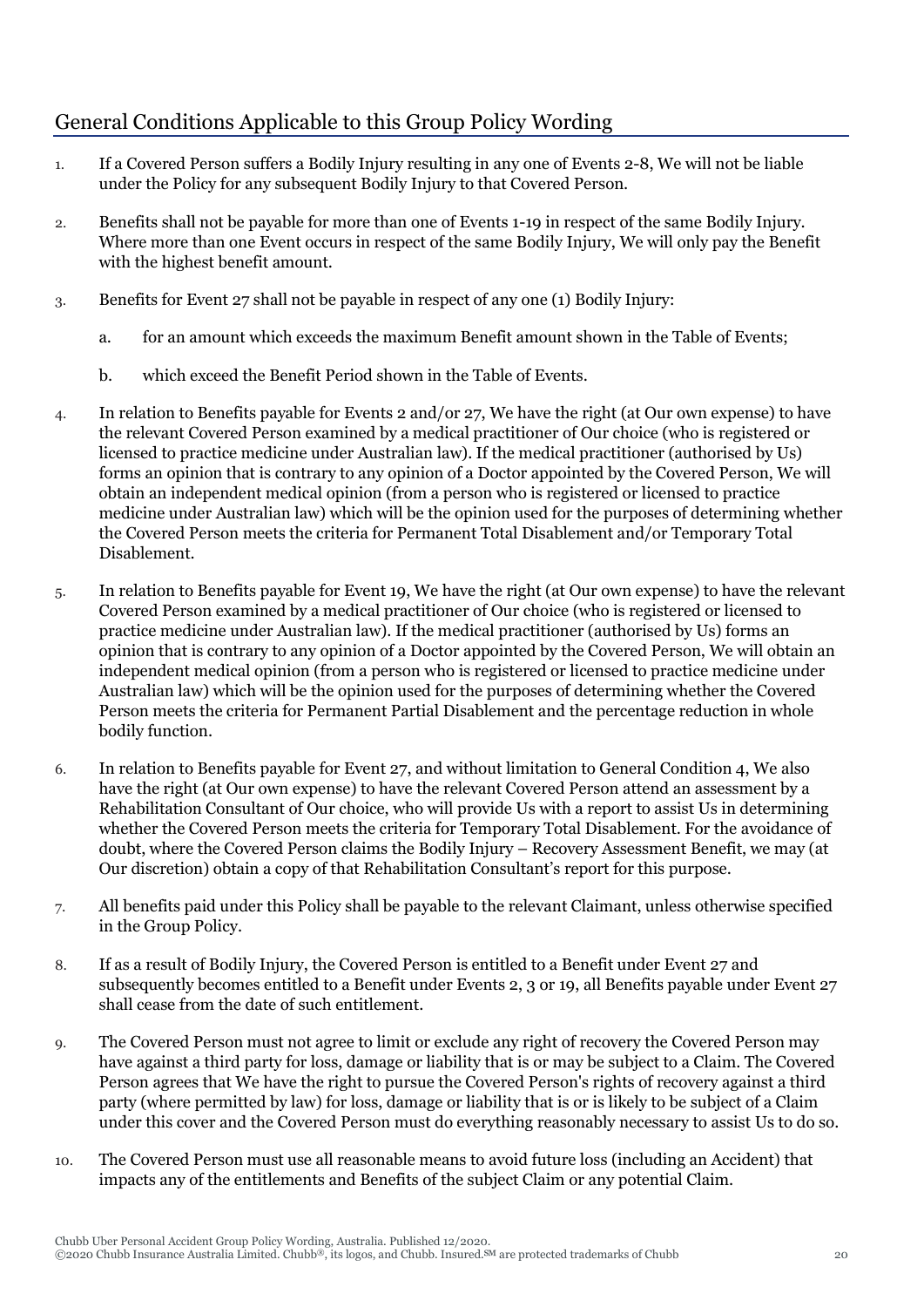- 11. In any action, suit or other proceedings where We allege that loss is not covered by this Group Policy Wording by reason of any exclusion which may be applicable, the burden of proving that such loss or damage is covered shall be on the Covered Person.
- 12. For each of the coverages, regardless of the number of Claims made individually or in aggregate, We will pay up to the maximum Limit of Liability per occurrence and per annual aggregate as shown in the General Provisions Applicable to this Group Policy Wording, Aggregate Limit of Liability.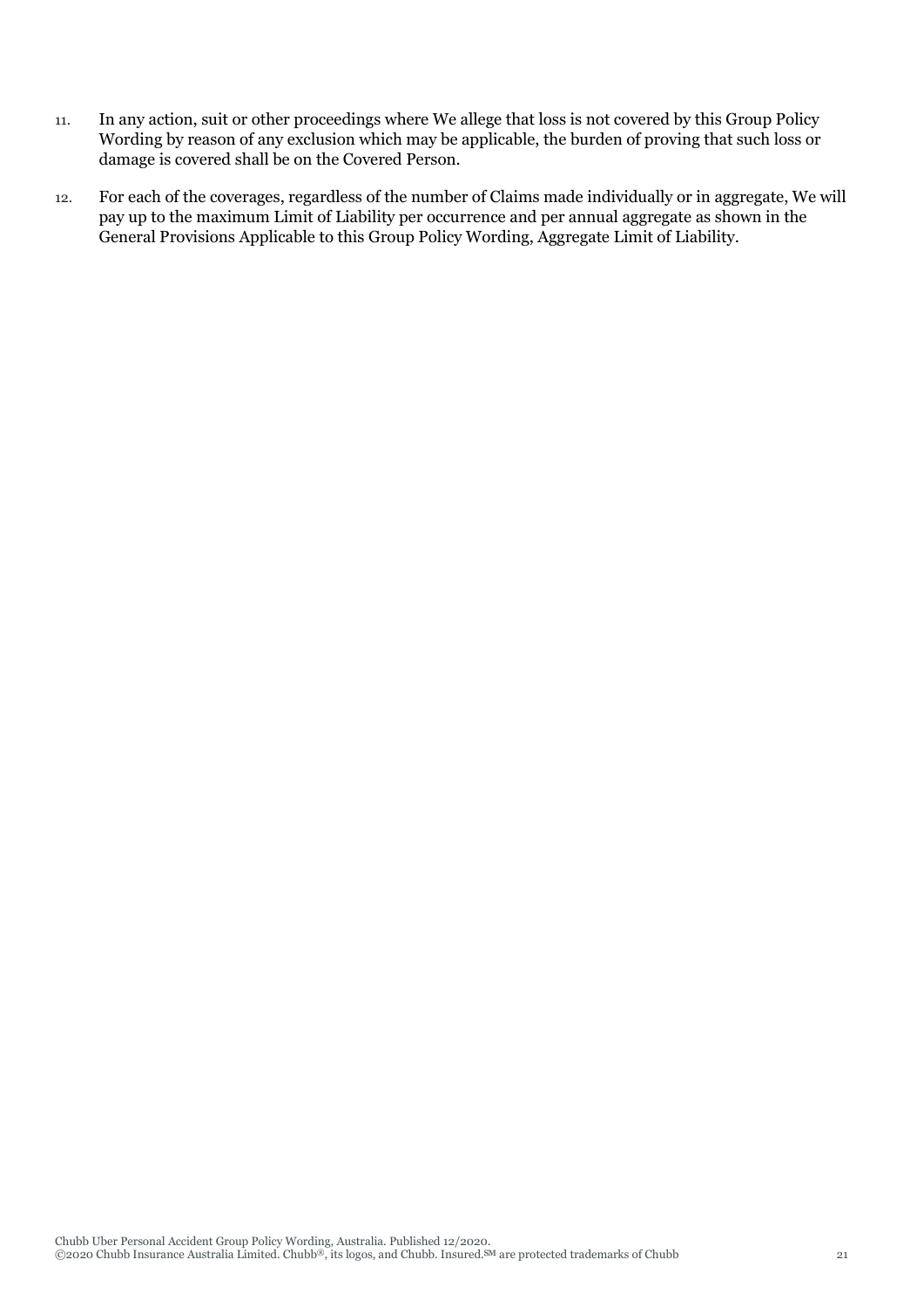# <span id="page-21-0"></span>General Provisions Applicable to this Group Policy Wording

# Intentional concealment, misrepresentation or fraud

In the event of fraud or embezzlement by a Covered Person with respect to the subject matter of the cover or where a Covered Person intentionally conceals or misrepresents a material fact concerning:

- a) the requirements set out in this Group Policy Wording; or
- b) a Claim made,

this will void the coverage afforded to the Covered Person under the Group Policy.

# Termination

Cover will terminate at 4:00pm Australian Eastern Standard Time on the earlier of the following:

- the last day of the Period of Insurance; or
- the date the Group Policy is terminated by Uber or Us.

The cover provided is subject to any endorsements and/or amendments to the Group Policy Wording from time-to-time.

This document replaces and supersedes any certificates that have been previously issued or details of terms of cover for the Group Policy provide prior to the preparation date on the front page of this Group Policy Wording.

# Cancellation rights

We and Uber may terminate the Policy in accordance with the provisions of the contract between Us and Uber (master terms). Uber will notify You of the date of such termination (Termination Date). All insurance cover will cease on the Termination Date.

# Updating the Group Policy Wording

Information in this document may be updated where necessary. A copy of any updated information is available to You at no cost by visiting the website at<http://t.uber.com/partnersupportaustralia>

We will issue a new document or a supplementary document to Uber to advise of a change to the existing Group Policy Wording or to make any necessary corrections.

# Conformance to statute

If any of this Group Policy Wording are or become in conflict with the applicable statutes of the Jurisdiction then these terms shall be deemed to be amended to conform to the minimum standards of that statute.

# Legal proceedings restricted

No Covered Person may bring a legal action against Us with respect to the coverage provided under the Group Policy unless there has been full compliance with all of this Group Policy Wording by the Covered Person and Uber.

# Policy territory

Where legally permissible, the cover provided to Covered Persons under the Group Policy will respond to a Claim in Australia.

# Transfer of Covered Person's rights against others

In the event that Chubb makes a payment to a Covered Person pursuant to the cover provided by this Group Policy Wording, the Covered Person agrees to transfer to Us such rights of recovery they may have had for the loss from another person or entity to the extent of our payment and a Covered Person shall do nothing after a loss to impair those rights.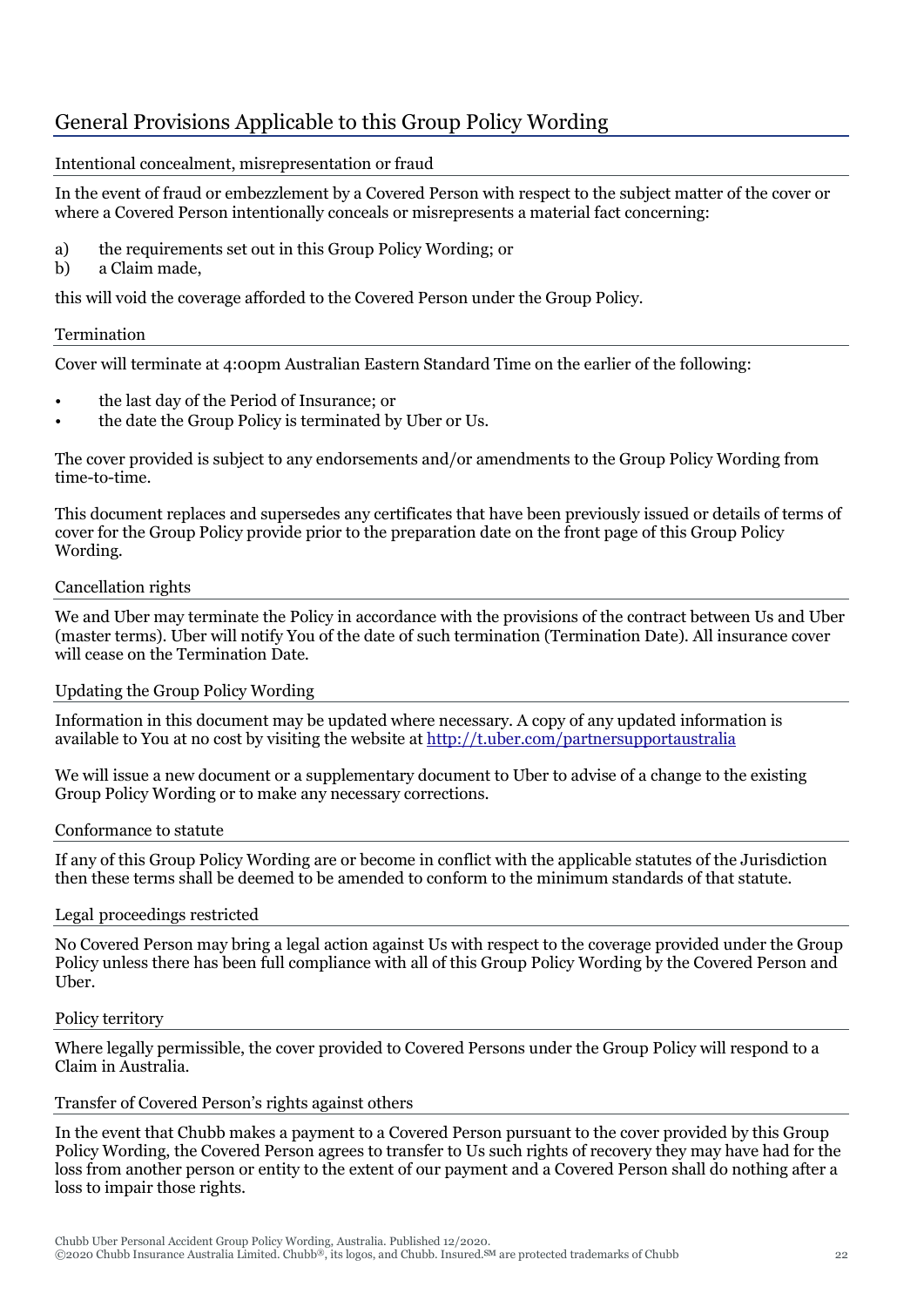#### Interpretation

In this Group Policy Wording, unless the context otherwise requires:

- a) the singular includes the plural and the plural includes the singular;
- b) if a word or expression is given a definite meaning, any part of speech or other grammatical form of that word or phrase has a corresponding meaning;
- c) references to an amount of money are references to that amount in Australian dollars; and
- d) headings are included for reference purposes only and do not form part of the Policy for interpretation;
- e) the male includes the female and neuter;
- f) capitalised words in both have special meaning and are defined; and
- g) references to positions, offices or titles shall include their equivalents in any Jurisdiction in which a loss occurs.

#### Goods and Services Tax

Where You are a registered entity You may be entitled to an input tax credit for things covered by this Group Policy Wording. You must disclose these entitlements to Us if You make a Claim under the Group Policy Wording. If We agree to pay a Claim under the Group Policy Wording, We will base any Claim payment on the Goods and Services Tax (GST) inclusive costs (up to the relevant policy limit).

However, We will reduce any Claim payment by an input tax credit You are, or would be, entitled to for the Benefits covered by this Group Policy Wording.

# Aggregate Limit of Liability

Our total liability for all Claims arising under the Group Policy Wording in respect of any one Accident or series of Accidents arising out of any one (1) occurrence during the Period of Insurance shall not exceed \$10,000,000.

# Assistance and Co-operation

Uber and Covered Persons shall co-operate with Us and upon Our request, assist in making settlements, in the conduct of suits and in enforcing any right of contribution or indemnity against any person or organisation who may be liable to Uber and/or Covered Persons because of Bodily Injury or damage with respect to which insurance is afforded under the Group Policy Wording. In that regard, Uber and Covered Persons (where relevant) shall attend hearings and trials and assist in securing and giving evidence and obtaining the attendance of witnesses. Uber or Covered Persons shall not, except at Uber's own cost, voluntarily make any payment, assume any obligation or incur any expense other than for first aid to others at the time of accident.

#### Due Diligence

Uber and all Covered Person(s) will exercise due diligence in doing all things to avoid or reduce any loss under the Group Policy Wording.

#### Proper Law

Any dispute arising under the Group Policy Wording or concerning its formation shall be governed by the laws of the Jurisdiction. Each party agrees to submit to the jurisdiction of any court of competent jurisdiction within the Jurisdiction and to comply with all requirements necessary to give such court jurisdiction. All matters arising hereunder shall be determined in accordance with the law and the practice of such court.

#### Sanctions Clause

We shall not be deemed to provide cover and We shall not be liable to pay any claim or provide any benefit hereunder to the extent that the provision of such cover, payment of such claim or provision of such benefit would expose Us, Our parent or Our ultimate holding company to any sanction, prohibition or restriction implemented pursuant to resolutions of the United Nations or the trade and economic sanctions, laws or regulations of the European Union, United Kingdom, Australia or United States of America.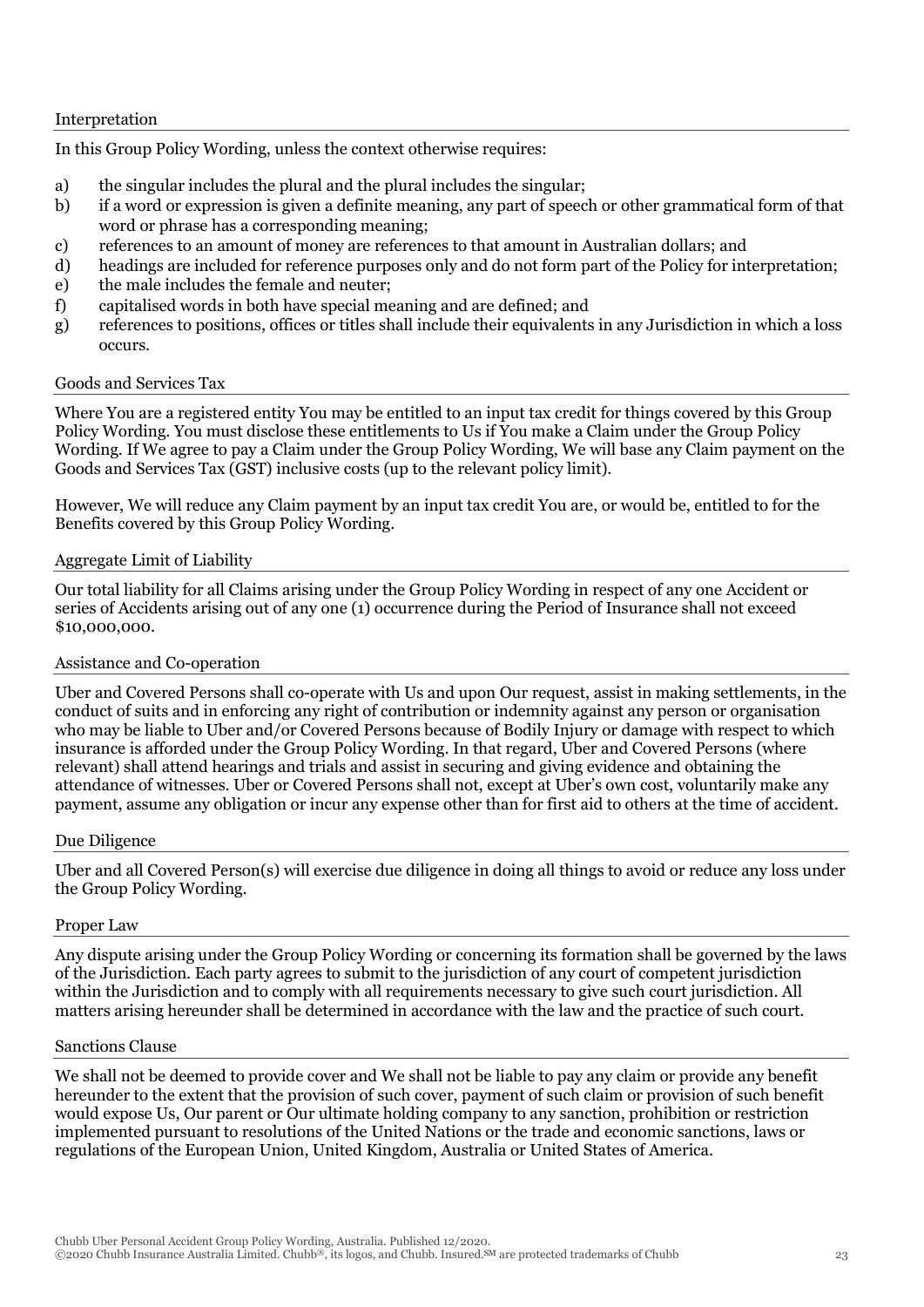#### Subrogation

If Chubb shall make any payment or otherwise make good any loss applying under this Policy, We shall be subrogated to all the rights of recovery against any other person or persons and the Claimant shall complete, sign and deliver any documents necessary to secure such rights. The Claimant should not take any action following a loss to prejudice such rights of subrogation.

We will not be liable for a loss where the Claimant is a party to an agreement that excludes or limits Our rights to recover damages from a third party in respect of that loss, whenever that agreement was made, i.e. before or after the loss occurred. The effect of this provision is that the Claimant may prejudice the Claimant's rights with regard to a claim if the Claimant makes or has made any agreement with a third party that will prevent Us from recovering the loss from that party or another party.

#### Delays not within Our control

Chubb claims (contactable on 1300 722 032, Monday to Friday during business hours) will use all available means to provide all assistance services as detailed in this Group Policy Wording. However, Chubb cannot be held responsible for non-execution or delays resulting from any cause or event not reasonably within its control, including but not limited to natural catastrophes, war, military act of foreign nations, revolution, civil strikes, lockouts or other labour disturbance or the refusal of authorities to permit the provision of such services, acts of terrorism, radioactivity effects, and all acts of God making impossible the execution of the assistance referenced in this Group Policy Wording.

#### Notification

Chubb will not reimburse costs relating to Events that it was not contacted about in accordance with this Group Policy Wording.

#### Transfer of Interest

No interest in this Group Policy Wording may be transferred without Our written consent.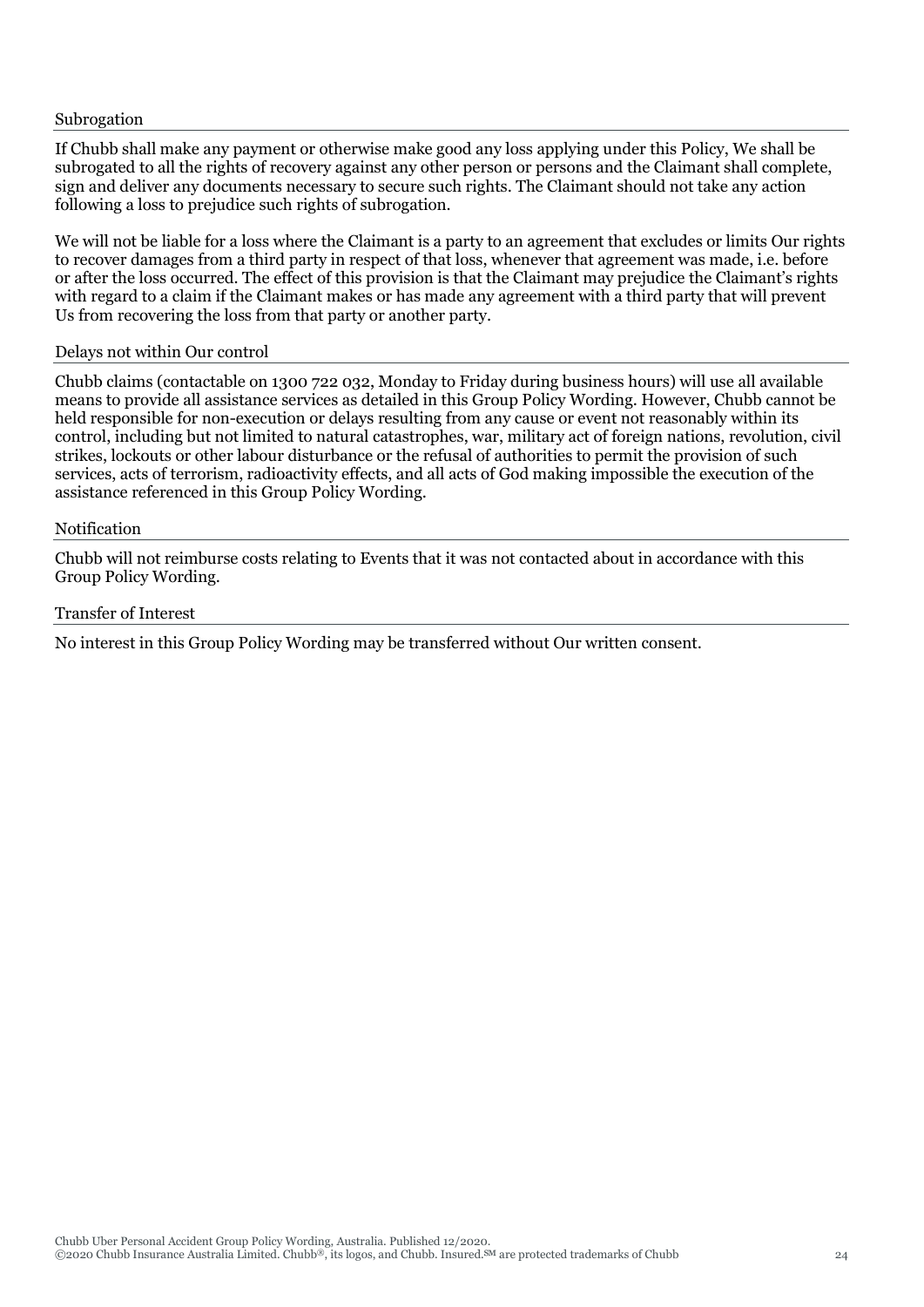# <span id="page-24-0"></span>General Exclusions Applicable to this Group Policy Wording

These general exclusions apply to all covers and the Group Policy Wording unless they are expressly stated not to apply in relation to the cover or the Group Policy Wording.

We will not cover losses under any sections of this Group Policy Wording which:

- 1. arise directly or indirectly from:
	- a. a Driver Partner suffering a Bodily Injury which was inflicted by a passenger's pet(s), unless:
		- i. the passenger accompanied the pet(s) for the entirety of the entire trip; and
		- ii. except for cats and dogs, the pet(s) were adequately secured in a cage/crate, or the like, for the entirety of the trip.
	- b. a Pre-Existing Medical Condition.
	- c. any intentional self-injury or suicide committed by a Covered Person.
	- d. dishonest, fraudulent, criminal, illegal, malicious or intentional act, reckless misconduct, error or omission, or any intentional or knowing violation of the law by Uber or the Covered Person.
	- e. war, invasion, act of foreign enemy hostilities (whether war be declared or not), civil war, terrorism, rebellion, revolution, insurrection or military or usurped power, nationalization, confiscation, requisition, seizure or destruction by the government or any public authority.
- 2. a claim for Event 27 due to childbirth or pregnancy (except for unexpected medical complications of emergencies arising therefrom).
- 3. would result in Our contravening the Health Insurance Act 1973 (Cth), the Private Health Insurance Act 2007 (Cth), Private Health Insurance (Health Insurance Business) Rules as updated from time to time, or National Health Act 1953 (Cth) or any other relevant law or regulation, or any amendment to, or consolidation or re-enactment of, those Acts and/or laws or regulations.